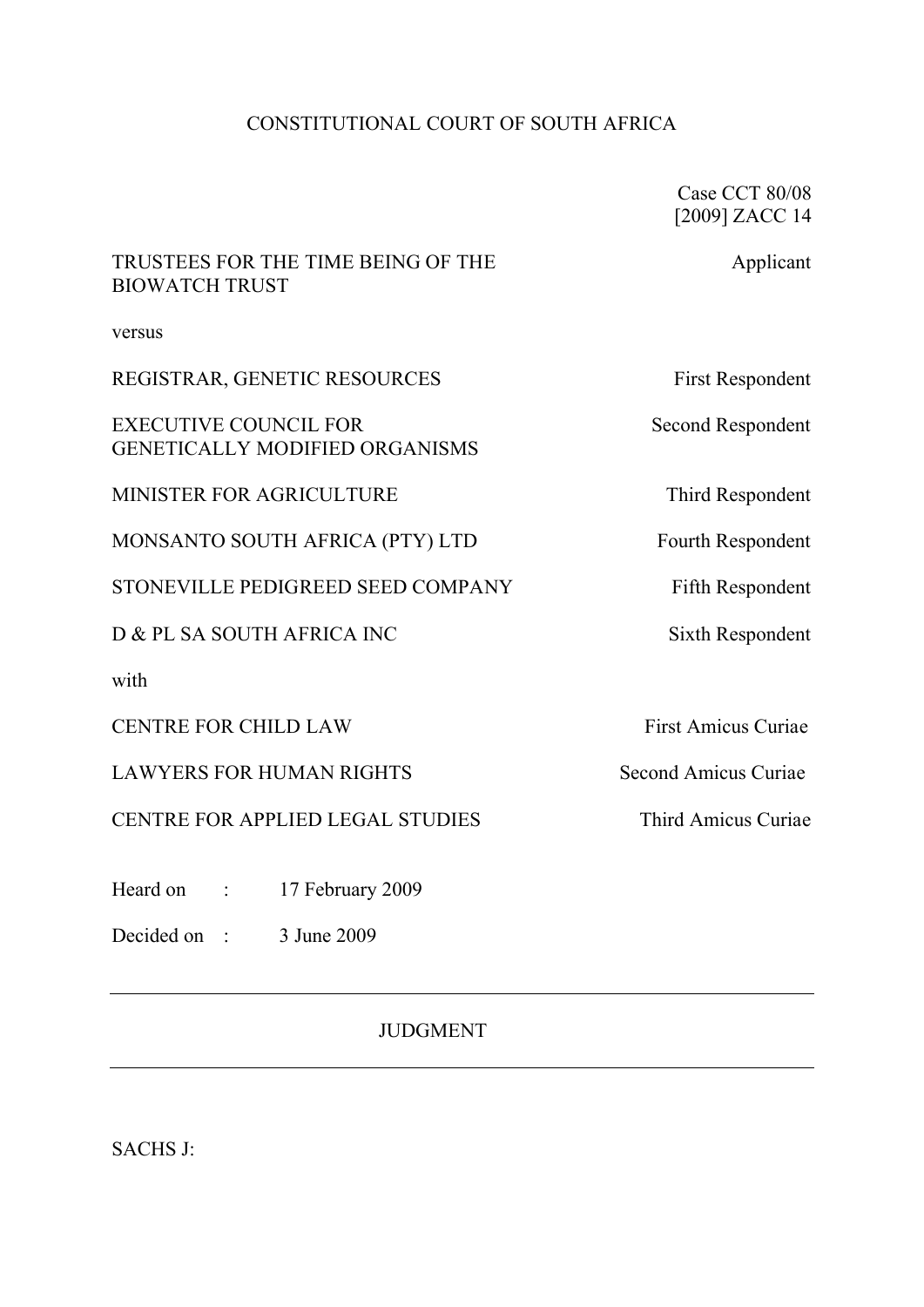SACHS J

# *Introduction*

[1] This case is all about costs awards, and only about costs awards. These awards ordinarily come at the tail-end of judgments as appendages to decisions on the merits. In this matter, however, they occupy centre-stage, indeed, the whole stage. The sole issue revolves around the proper judicial approach to determining costs awards in constitutional litigation.

[2] The application for leave to appeal was prompted by two unfavourable decisions on costs made in respect of The Biowatch Trust (Biowatch), an environmental watchdog that sought information from governmental bodies<sup>1</sup> with statutory responsibilities for overseeing genetic modification of organic material. $2$ The first decision related to a dispute between Biowatch and the governmental bodies. The High Court held that the Registrar for Genetic Resources (the Registrar) had been in default of his responsibilities in a number of respects, and made several orders in Biowatch's favour.<sup>3</sup> But, to mark its displeasure at what it regarded as inept requests for information, first by letter and then in the notice of motion, the High Court decided to make no costs order against the governmental bodies in Biowatch's favour.

[3] The second costs decision concerned Monsanto SA (Pty) Ltd (Monsanto), the South African component of a multinational diversified biotechnology company involved in the research, development and sale of Genetically Modified Organisms

 $<sup>1</sup>$  The Ministry of Agriculture, and, more particularly, the Directorate, Genetic Resources.</sup>

<sup>&</sup>lt;sup>2</sup> In terms of the Genetically Modified Organisms Act 15 of 1997.

<sup>3</sup> *Trustees, Biowatch Trust v Registrar: Genetic Resources, and Others* 2005 (4) SA 111 (T).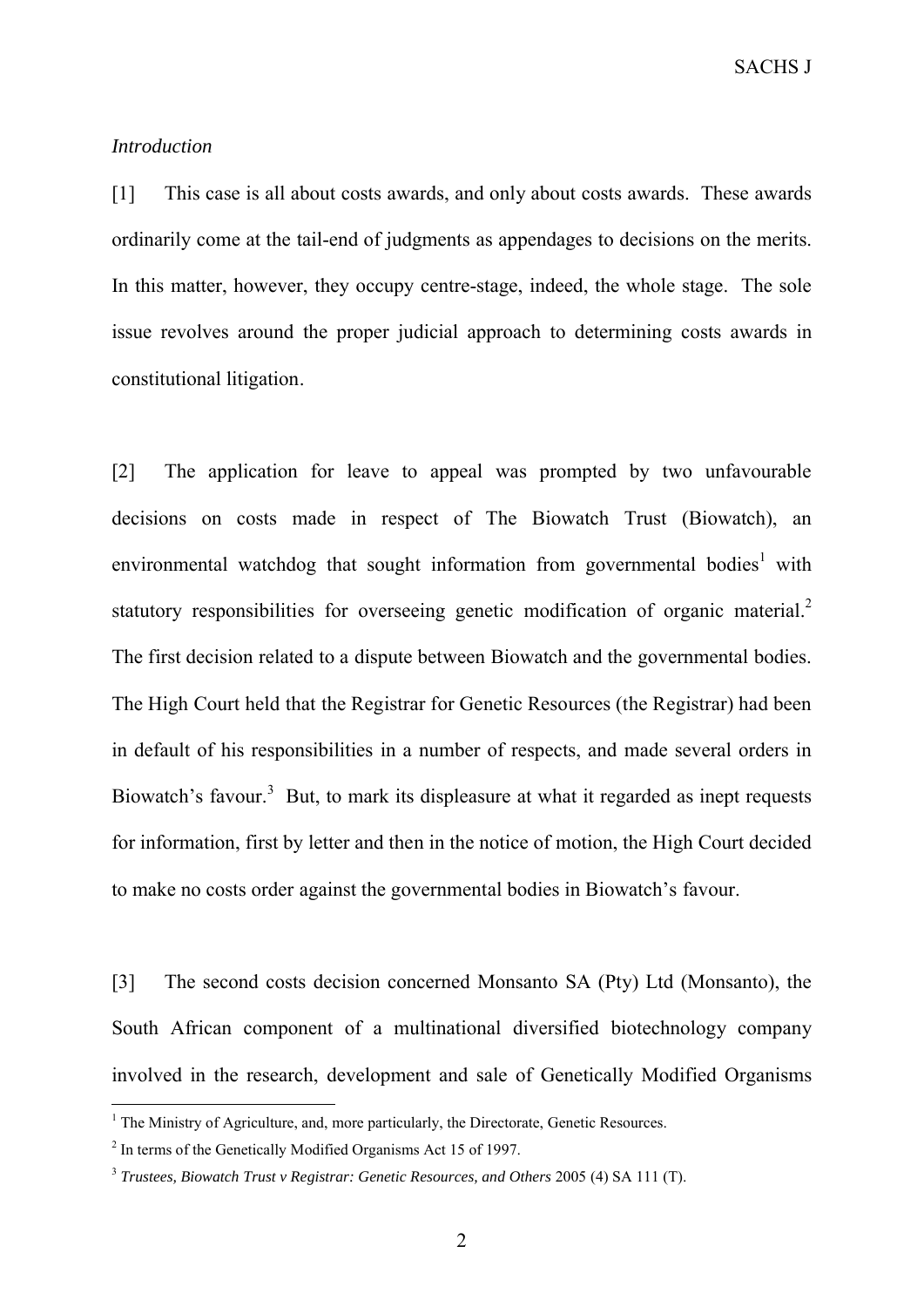(GMOs) in South Africa. Monsanto, together with two other producers of GMOs,<sup>4</sup> was permitted to intervene in the litigation. The High Court held that Monsanto had been compelled by Biowatch's conduct to intervene in the litigation, more particularly to prevent Biowatch from having access to confidential information which Monsanto had supplied to the Registrar. Because of its displeasure at the lack of precision as to the information sought by Biowatch, the Court ordered Biowatch to pay Monsanto's costs.

[4] The net result was that, although Biowatch had been largely successful in its claim against the government agencies, and even though it obtained information, whose release Monsanto had strongly opposed, it found itself in the position of having to foot the bill for all its own costs, and in addition, to pay the costs incurred by Monsanto. Biowatch appealed to the Transvaal Provincial Division (Full Court)<sup>5</sup> on the question of the costs decisions only, but the Full Court, by a two to one majority, ruled against it. It then applied for leave to appeal directly to this Court against the Full Court's judgment but that application was refused on the basis that it was not appropriate to by-pass the Supreme Court of Appeal. The Supreme Court of Appeal was then approached to grant special leave to appeal, but that application was refused without reasons being given. Biowatch then applied to this Court once again for leave to appeal. We are now called upon to decide whether leave to appeal should be granted, and if so, whether the appeal should be upheld.

<sup>&</sup>lt;sup>4</sup> Stoneville Pedigreed Seed Company and D & PL SA South Africa Inc.

<sup>&</sup>lt;sup>5</sup> *Trustees, Biowatch Trust v Registrar: Genetic Resources, and Others, Case number A831/2005, North Gauteng* High Court, Pretoria, 6 November 2007, unreported.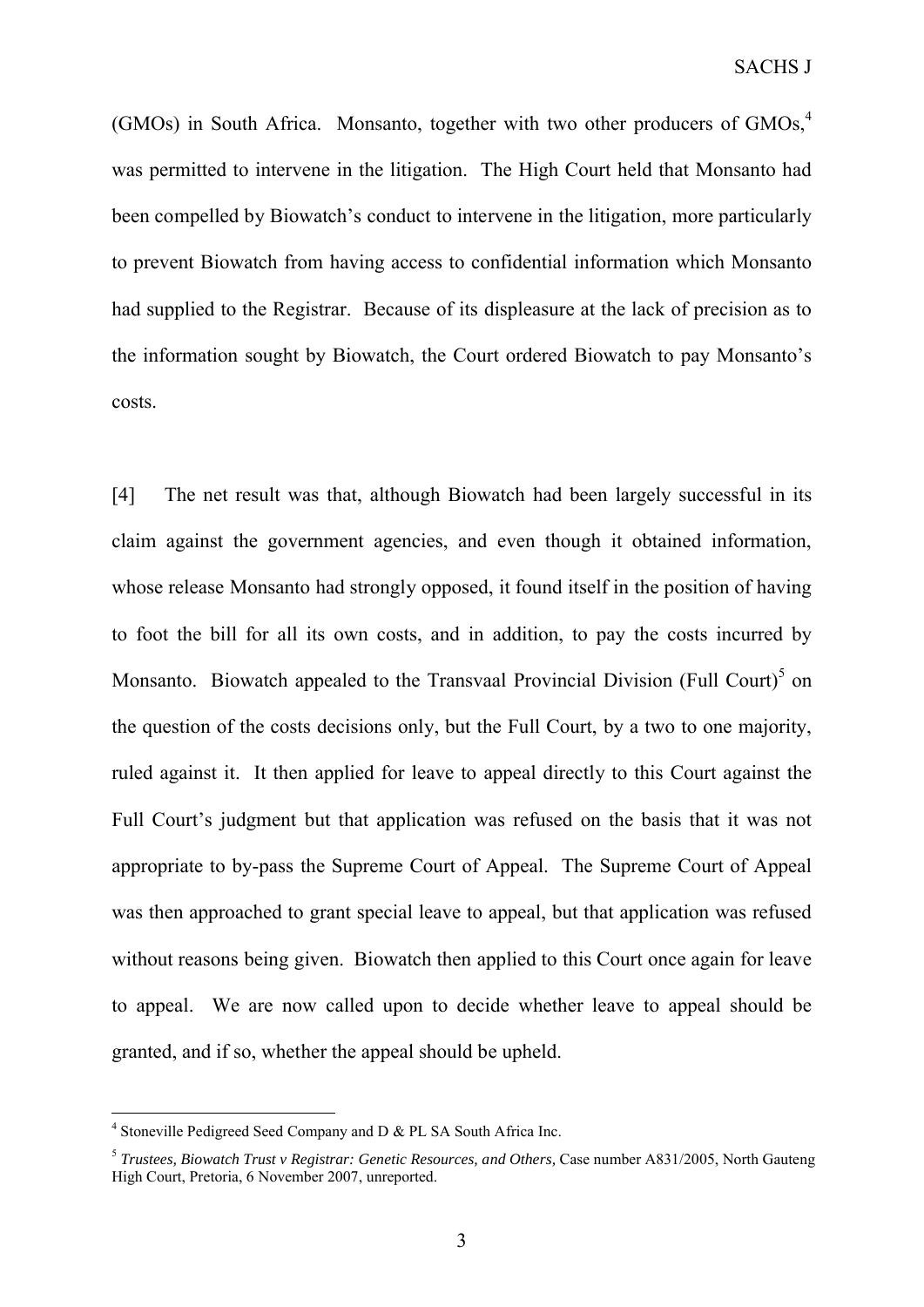SACHS J

[5] A shockwave appears to have swept through the public interest law community. When Biowatch's application for leave to appeal was set down for hearing in this Court, three public interest non-governmental organisations (NGOs) applied for and were granted the status of amici to assist the Court. The Centre for Child Law and Lawyers for Human Rights presented joint argument dealing with the deleterious effect that negative costs orders would have on the capacity of public interest law bodies to initiate litigation in defence of constitutional rights. They contended that the effect would be particularly severe on bodies that were dependent on support from international donors. Aligning itself with these submissions, the Centre for Applied Legal Studies went on to emphasise the particular importance of facilitating public interest litigation to protect environmental rights.

#### *Should leave to appeal be granted?*

[6] The determination of this issue requires us to consider two related questions, namely, does it raise a constitutional issue, and whether it is in the interests of justice for the matter to be heard.

### *Does the case raise a constitutional issue?*

[7] This judgment does not deal with costs orders in general, but only with the proper approach to costs awards in constitutional litigation. The cases cited at the hearing showed that although when dealing with costs this Court has frequently referred to the need to take account of the constitutional dimension of a case, it has tended to do so on a rather ad hoc, case-by-case manner. The need for flexibility and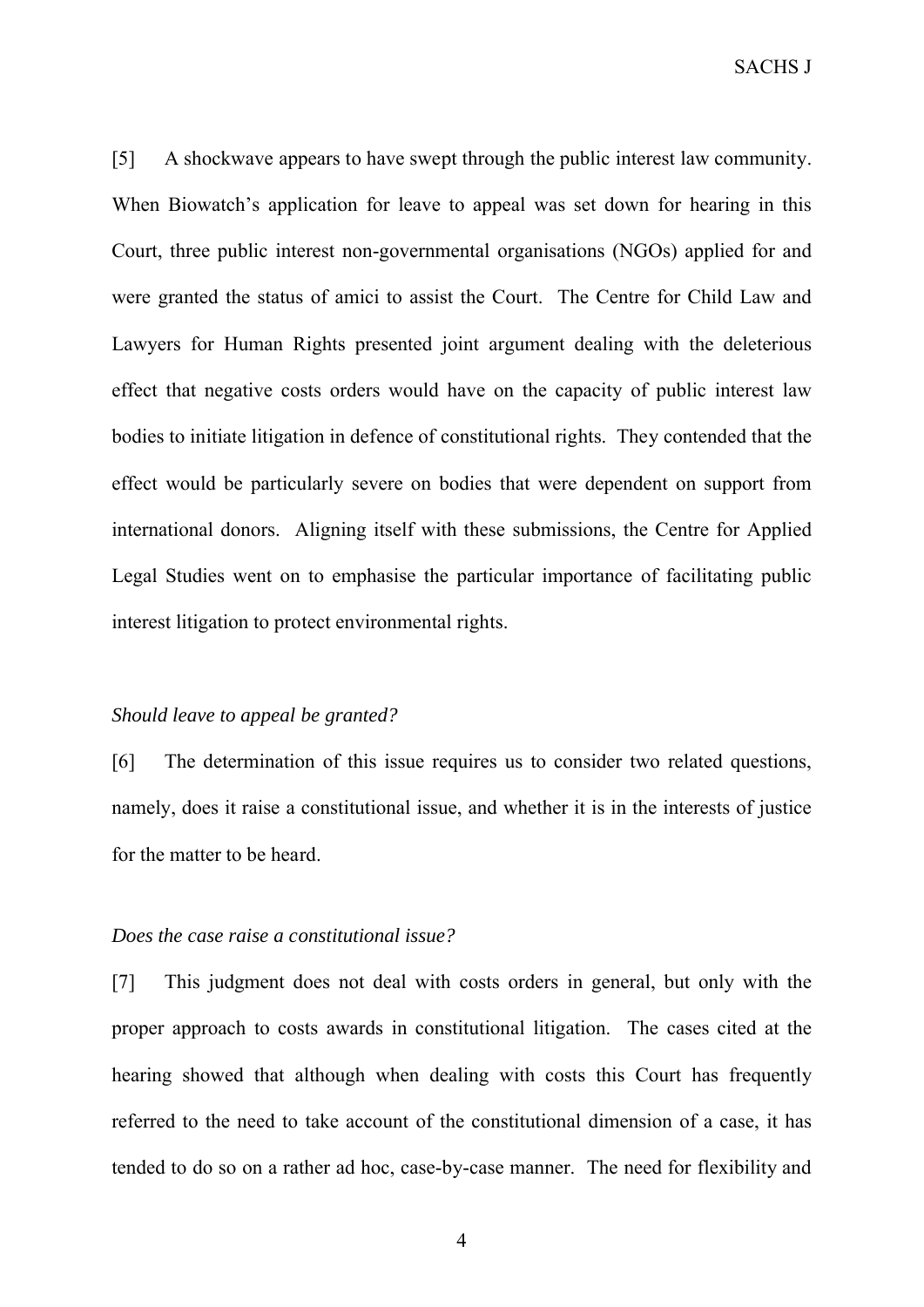a careful case-by-case approach was in fact emphasised in one of the first cases heard by this Court, *Ferreira v Levin*. 6 In a judgment on costs given separately from the judgment on the merits, Ackermann J pointed out that the courts have over the years, developed a flexible approach to costs which proceeds from two basic principles, the first being that the award of costs, unless otherwise enacted, is in the discretion of the presiding judicial officer, and the second that the successful party should, as a general principle, have his or her costs.

## [8] He went on to explain that—

"without attempting either comprehensiveness or complete analytical accuracy, depriving successful parties of their costs can depend on circumstances such as, for example, the conduct of the parties, the conduct of their legal representatives, whether a party achieves technical success only, the nature of the litigants and the nature of the proceedings. I mention these examples to indicate that the principles which have been developed in relation to the award of costs are by their nature sufficiently flexible and adaptable to meet new needs which may arise in regard to constitutional litigation. They offer a useful point of departure. If the need arises the rules may have to be substantially adapted; this should however be done on a case by case basis. It is unnecessary, if not impossible, at this stage to attempt to formulate comprehensive rules regarding costs in constitutional litigation."7 (Footnotes omitted.)

[9] During the thirteen years that have passed since *Ferreira v Levin* was decided we have indeed gained considerable experience of costs awards made on a case-bycase basis. A number of signposts have emerged. Without departing from the general

<sup>6</sup> *Ferreira v Levin NO & Others; Vryenhoek & Others v Powell NO & Others* [1995] ZACC 2; 1996 (4) BCLR 441 (CC); 1996 (2) SA 621 (CC).

 $<sup>7</sup>$  Id at para 3.</sup>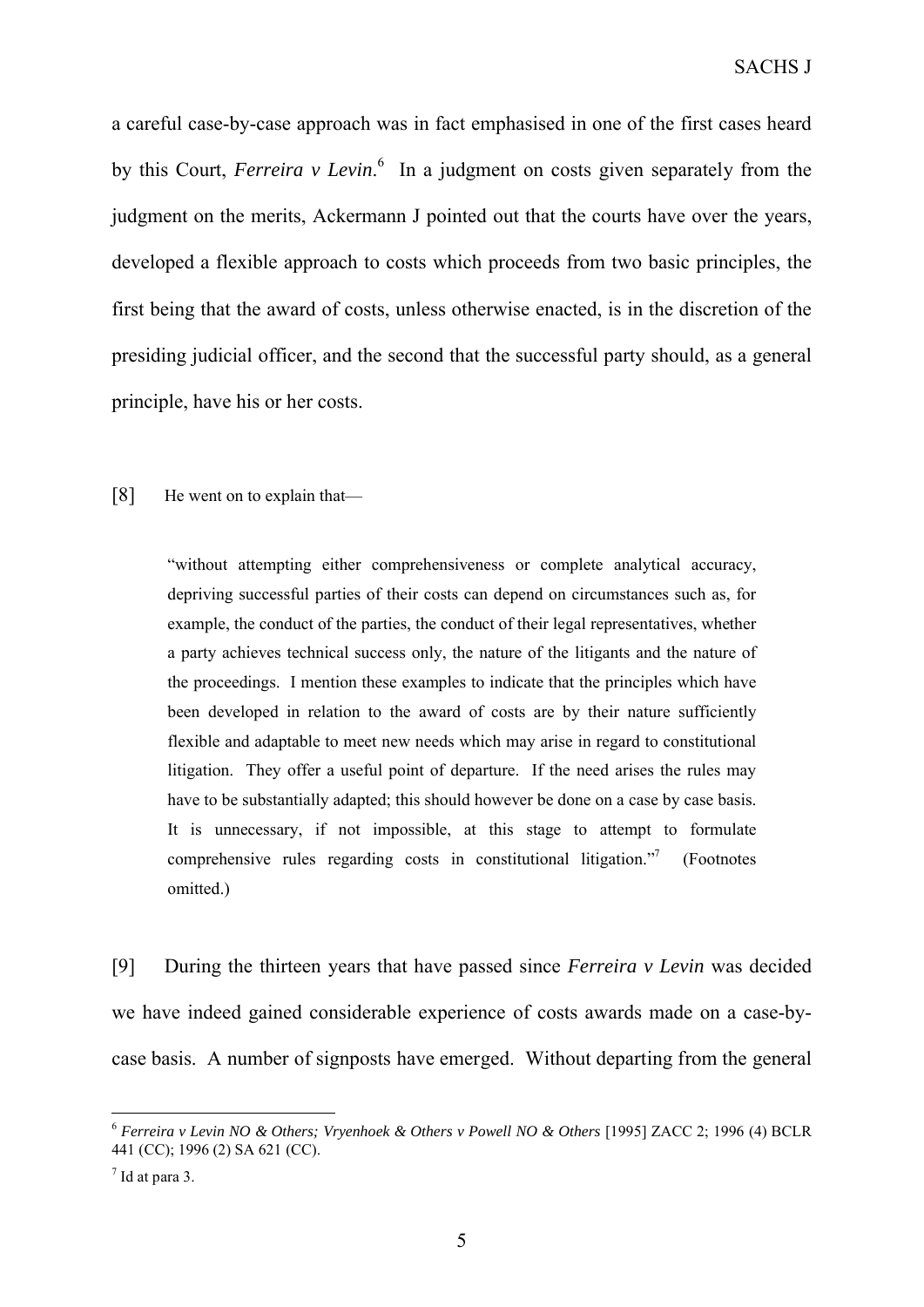principle that a court's discretion should not be straitjacketed by inflexible rules, it is now both possible and desirable, at least, to develop some general points of departure with regard to costs in constitutional litigation. More specifically, it is necessary to attempt to delineate the proper starting point for deciding costs in a case involving constitutionally protected rights to information<sup>8</sup> and environmental justice.<sup>9</sup>

[10] The award of costs in a constitutional matter itself raises a constitutional issue and therefore this Court has jurisdiction to hear it.

*Is it in the interests of justice for the matter to be heard?*

 $\overline{a}$ 

- "(1) Everyone has the right of access to—
	- (a) any information held by the state; and
	- (b) any information that is held by another person and is required for the exercise or protection of any rights.
- (2) National legislation must be enacted to give effect to this right, and may provide for reasonable measures to alleviate the administrative and financial burden on the state."

The Promotion of Access to Information Act 2 of 2000 was enacted to give effect to this right. It came into effect after proceedings in this matter had commenced.

<sup>9</sup> Section 24 of the Constitution provides that:

"Everyone has the right—

- (a) to an environment that is not harmful to their health or well-being; and
- (b) to have the environment protected, for the benefit of present and future generations, through reasonable legislative and other measures that—
	- (i) prevent pollution and ecological degradation;
	- (ii) promote conservation; and
	- (iii) secure ecologically sustainable development and use of natural resources while promoting economic and social development."

<sup>8</sup> Section 32 of the Constitution provides that: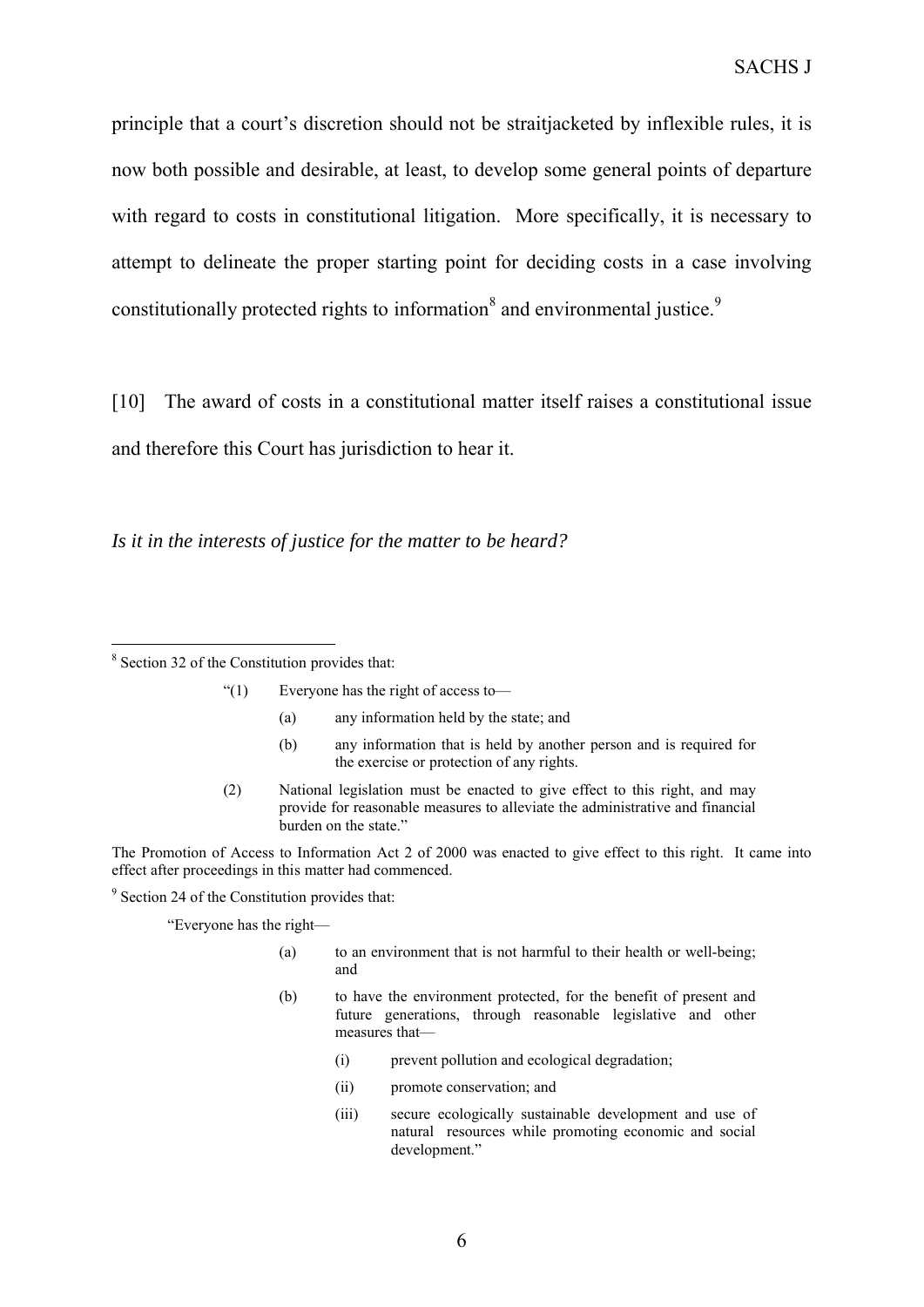[11] Section 21A of the Supreme Court  $Act^{10}$  provides that appeals solely on costs should only be entertained in exceptional circumstances. Counsel for Monsanto contended that since no exceptional circumstances existed in the present matter, this Court should not entertain the application for leave to appeal. Counsel for Biowatch responded that section 21A of the Supreme Court Act was not binding on this Court. This response is correct. Nevertheless, the principle underlying the section is manifestly meritorious. Appeals on this limited, subsidiary issue pile costs upon costs, favouring litigants with deep pockets. They may usurp valuable appellate court time on ancillary questions that have no importance for the general public, and be of interest only to the litigants. In short, they are a side-show to the real issues that should occupy the court's time (although as the facts of this case indicate, they can be an important side-show). Thus, although an appeal to this Court on a costs award only may be competent even if no exceptional circumstances exist, it will not normally be in the interests of justice for leave to appeal to be granted.

[12] In my view, the present case raises matters of special constitutional concern. The amici contend forcefully that if the approach suggested by the High Court is allowed to stand, public interest litigation could be jeopardised by the severe financial penalty that costs orders would impose on the organisations bringing these suits. Many civil society groups seeking constitutional justice are heavily dependent on funds from donors. The amici submitted that donors would be reluctant to provide financial support for litigation if they feared that the money would be swallowed up in

 $10$  59 of 1959.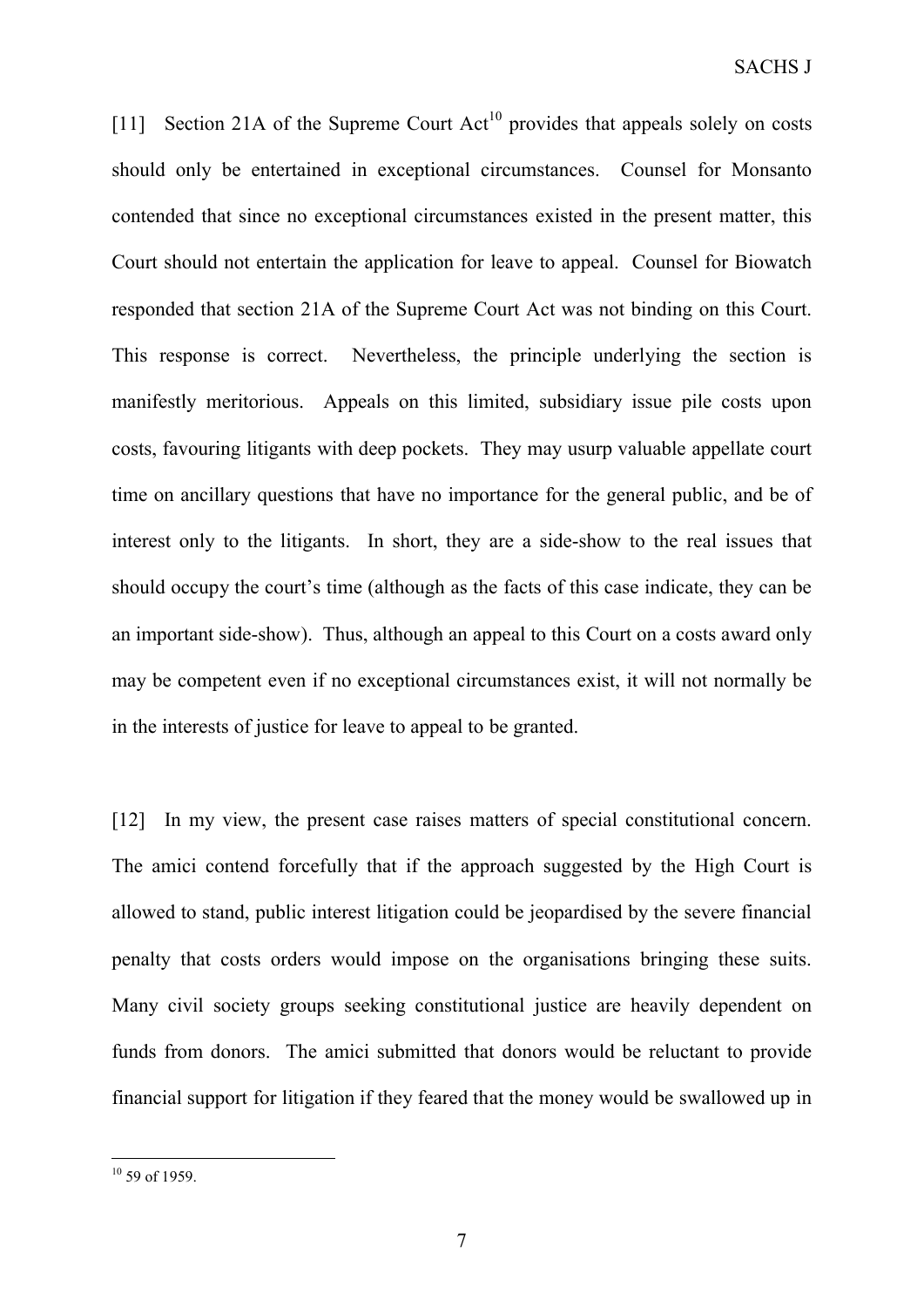satisfying adverse costs orders. Whether or not this argument is legitimate, the practical implications of the High Court decisions on costs in this case are undoubtedly wide-ranging. A question of general importance arises, namely whether the general principles developed by the courts with regard to costs awards need to be modified to meet the exigencies of constitutional litigation. The answer to this question has a direct bearing on the correct approach to the issues at the heart of this matter.

[13] I accordingly conclude that it is in the interests of justice for leave to appeal to be granted.

# *The issues*

[14] This case raises four issues concerning costs awards in constitutional litigation. They are:

- (a) whether costs awards in constitutional litigation should be determined by the status of the parties or by the issue ;
- (b) what the general approach should be in relation to suits between private parties and the state;
- (c) what the general approach should be in constitutional litigation where the state is sued for a failure to fulfil its constitutional and statutory responsibilities for regulating competing claims between private parties; and
- (d) the role of appellate courts in appeals against costs awards.

*Whether costs awards in constitutional litigation should be determined by status or by*

*issue*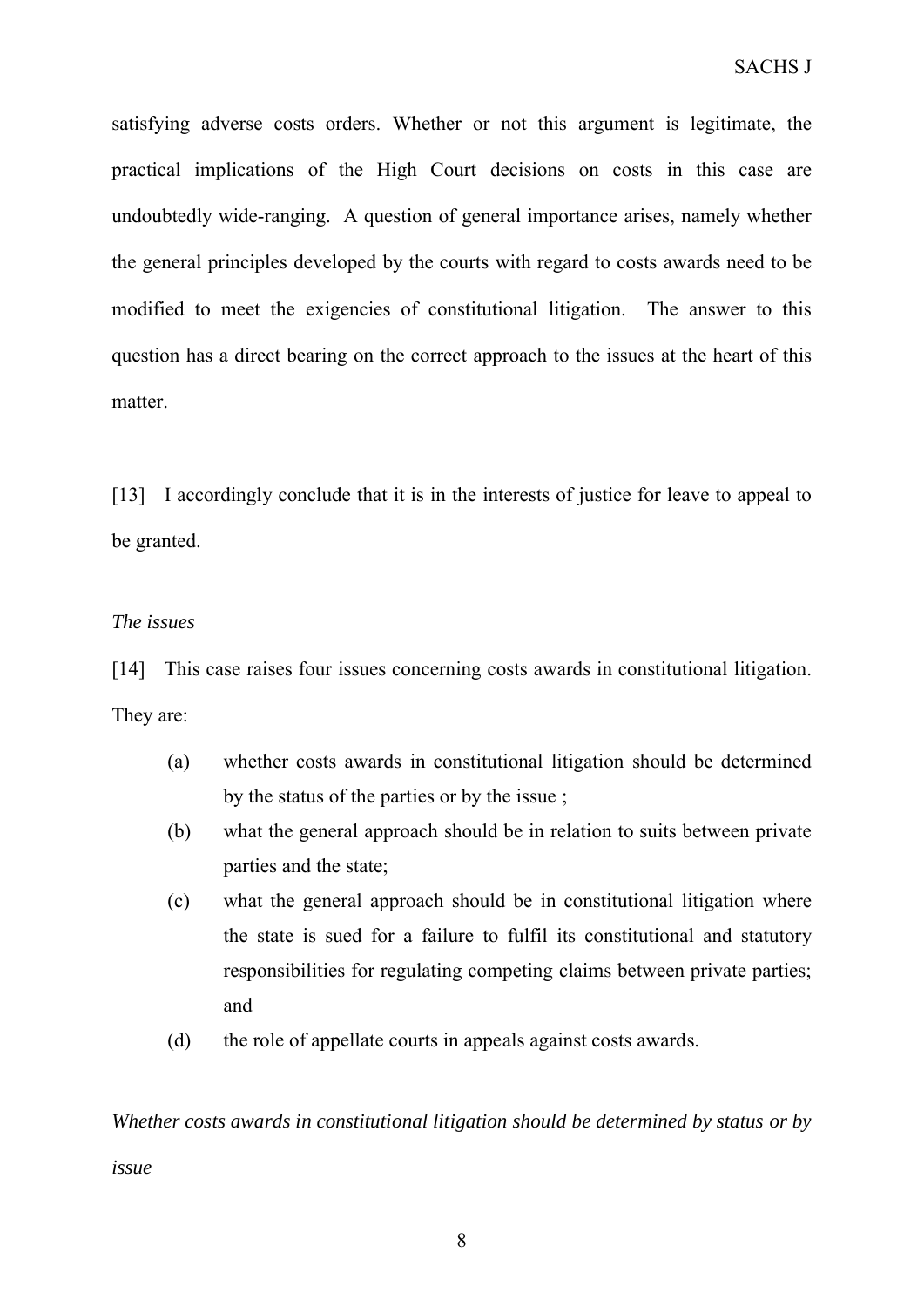[15] The applicant's argument to some extent, and the submissions of the amici heavily, emphasised the role of public interest advocacy groups in promoting constitutional litigation. The arguments underlined the ruinous effects that adverse costs orders could have on the capacity of these bodies to exist and do their work. The contention was that the High Court misdirected itself in not giving any, or sufficient, regard to the fact that Biowatch was a public interest NGO litigating not on its own behalf, but in the public interest. Monsanto's response was precisely the converse, namely, that Biowatch had inserted itself into a matter in which it had no direct interest of its own, and accordingly had to bear the consequences of its inappropriate involvement.

[16] In my view, it is not correct to begin the enquiry by a characterisation of the parties. Rather, the starting point should be the nature of the issues. Equal protection under the law requires that costs awards not be dependent on whether the parties are acting in their own interests or in the public interest. Nor should they be determined by whether the parties are financially well-endowed or indigent or, as in the case of many NGOs, reliant on external funding. The primary consideration in constitutional litigation must be the way in which a costs order would hinder or promote the advancement of constitutional justice.

[17] Section 9(1) of the Constitution provides that everyone is equal before the law and has the right to equal protection and benefit of the law. No party to court proceedings should be endowed with either an enhanced or a diminished status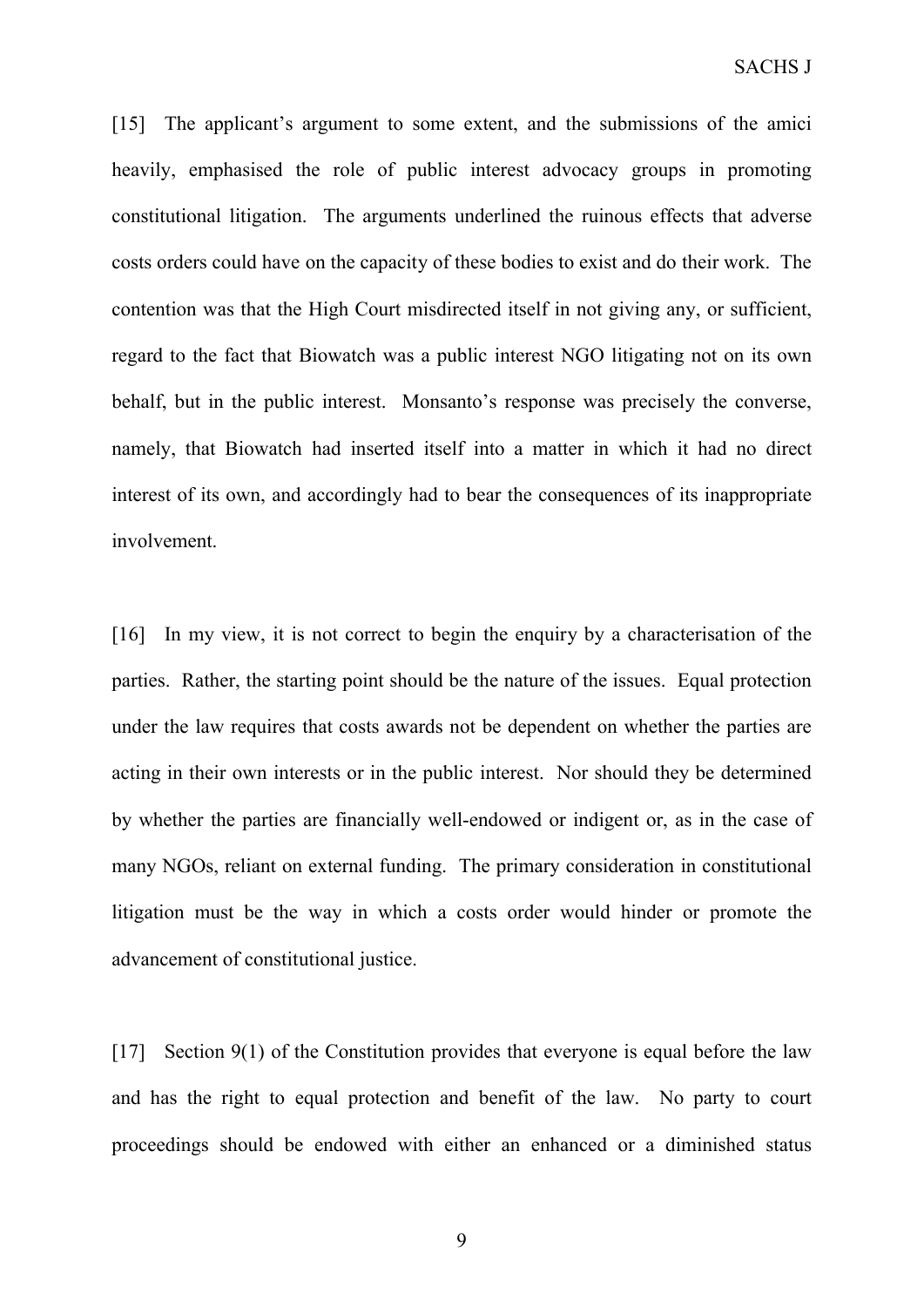compared to any other. It is true that our Constitution is a transformative one based on the understanding that there is a great deal of systemic unfairness in our society. This could be an important, even decisive factor to be taken into account in determining the actual substantive merits of the litigation. It has no bearing, however, on the entitlement of all litigants to be accorded equal status when asserting their rights in a court of law. Courts are obligated to be impartial with regard to litigants who appear before them. Thus, litigants should not be treated disadvantageously in making costs and related awards simply because they are pursuing commercial interests and have deep pockets. Nor should they be looked upon with favour because they are fighting for the poor and lack funds themselves. What matters is whether rich or poor, advantaged or disadvantaged, they are asserting rights protected by the Constitution.

[18] Thus in *Affordable Medicines*<sup>11</sup> this Court stated that the ability to finance the litigation was not a relevant consideration in making a costs order. It held that the general rule in constitutional litigation that an unsuccessful litigant ought not to be ordered to pay costs to the state should not be departed from simply because of a perceived ability of the unsuccessful litigant to pay. It accordingly overturned the High Court's order of costs against a relatively well-off medical practitioners' trust that had launched unsuccessful proceedings. Conversely, a party should not get a privileged status simply because it is acting in the public interest or happens to be indigent. It should be held to the same standards of conduct as any other party,

<sup>&</sup>lt;sup>11</sup> See *Affordable Medicines Trust and Others v Minister of Health and Another* [2005] ZACC 3: 2005 (6) BCLR 529 (CC); 2006 (3) SA 247 (CC) at para 139.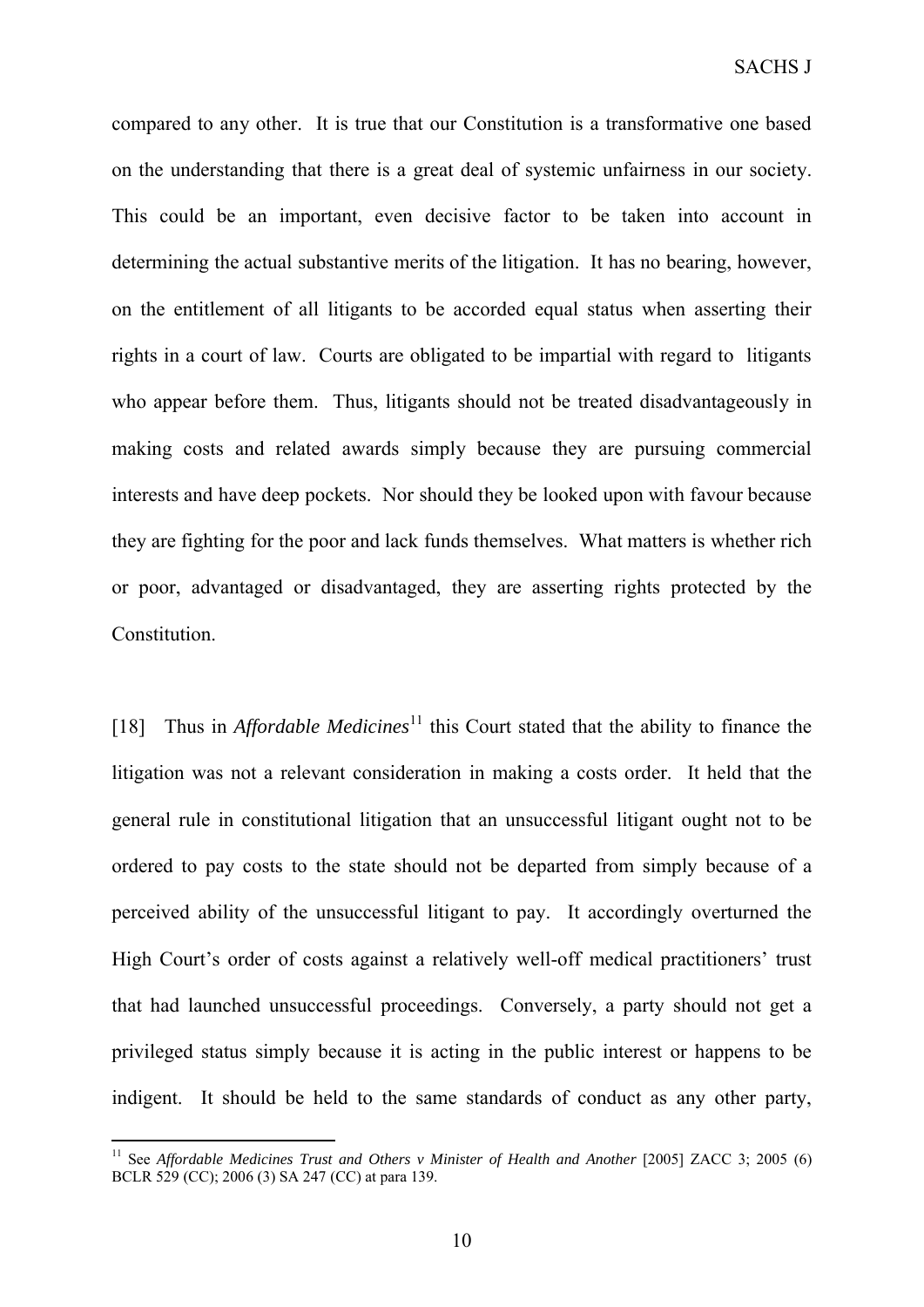particularly if it has had legal representation. This means it should not be immunised from appropriate sanctions if its conduct has been vexatious, frivolous, professionally unbecoming or in any other similar way abusive of the processes of the Court.

[19] This is not to deny that vulnerable sectors of society are particularly dependent on the support they can get from public interest groups. A perusal of the law reports shows how vital the participation of public interest groups has been to the development of this Court's jurisprudence. Interventions by public interests groups have led to important decisions concerning the rights of the homeless,  $^{12}$  refugees,  $^{13}$ prisoners on death row,<sup>14</sup> prisoners generally,<sup>15</sup> prisoners imprisoned for civil debt<sup>16</sup> and the landless.<sup>17</sup> There has also been pioneering litigation brought by groups concerned with gender equality, $18$  the rights of the child,  $19$  cases concerned with

<sup>&</sup>lt;sup>12</sup> See for example *Occupiers of 51 Olivia Road, Berea Township and 197 Mainstreet Johannesburg v City of Johannesburg and Others* [2008] ZACC 1; 2008 (5) BCLR 475 (CC); 2008 (3) SA 208 (CC); *Jaftha v Schoeman and Others; Van Rooyen v Stoltz and Others* [2004] ZACC 25; 2005 (1) BCLR 78 (CC); 2005 (2) SA 140 (CC); *Port Elizabeth Municipality v Various Occupiers* [2004] ZACC 7; 2004 (12) BCLR 1268 (CC); 2005 (1) SA 217 (CC)*;* and *Government of the Republic of South Africa and Others v Grootboom and Others* [2000] ZACC 14; 2000 (11) BCLR 1169 (CC); 2001 (1) SA 46 (CC).

<sup>13</sup> See *Union of Refugee Women and Others v Director: Private Security Industry Regulatory Authority and Others* [2006] ZACC 23; 2007 (4) BCLR 339 (CC); 2007 (4) SA 395 (CC); and *Lawyers for Human Rights and Another v Minister of Home Affairs and Another* [2004] ZACC 12; 2004 (7) BCLR 775 (CC); 2004 (4) SA 125 (CC).

<sup>14</sup> See *S v Makwanyane and Another* [1995] ZACC 3; 1995 (6) BCLR 665 (CC); 1995 (3) SA 391 (CC).

<sup>&</sup>lt;sup>15</sup> See August and Another v Electoral Commission and Others [1999] ZACC 3; 1999 (4) BCLR 363 (CC); 1999 (3) SA 1 (CC).

<sup>16</sup> *Coetzee v Government of the Republic of South Africa; Matiso and Others v Commanding Officer Port Elizabeth Prison and Others* [1995] ZACC 7; 1995 (10) BCLR 1382 (CC); 1995 (4) SA 631 (CC).

<sup>17</sup> See for example *President of the Republic of South Africa and Another v Modderklip Boerdery (Pty) Ltd and Others* [2005] ZACC 5; 2005 (8) BCLR 786 (CC); 2005 (5) SA 3 (CC); and *Alexkor Ltd and Another v Richtersveld Community and Others* [2003] ZACC 18; 2003 (12) BCLR 1301 (CC); 2004 (5) SA 460 (CC).

<sup>&</sup>lt;sup>18</sup> See for example *Van der Merwe v Road Accident Fund and Others* [2006] ZACC 4; 2006 (6) BCLR 682 (CC); 2006 (4) SA 230 (CC); *K v Minister of Safety and Security* [2005] ZACC 8; 2005 (9) BCLR 835 (CC); 2005 (6) SA 419 (CC); and *Carmichele v Minister of Safety and Security and Another* [2001] ZACC 22; 2001 (10) BCLR 995 (CC); 2001 (4) SA 938 (CC).

<sup>19</sup> See for example *Director of Public Prosecutions, Transvaal v Minister for Justice and Constitutional Development and Others* [2009] ZACC 8; *Gumede (born Shange) v President of the Republic of South Africa*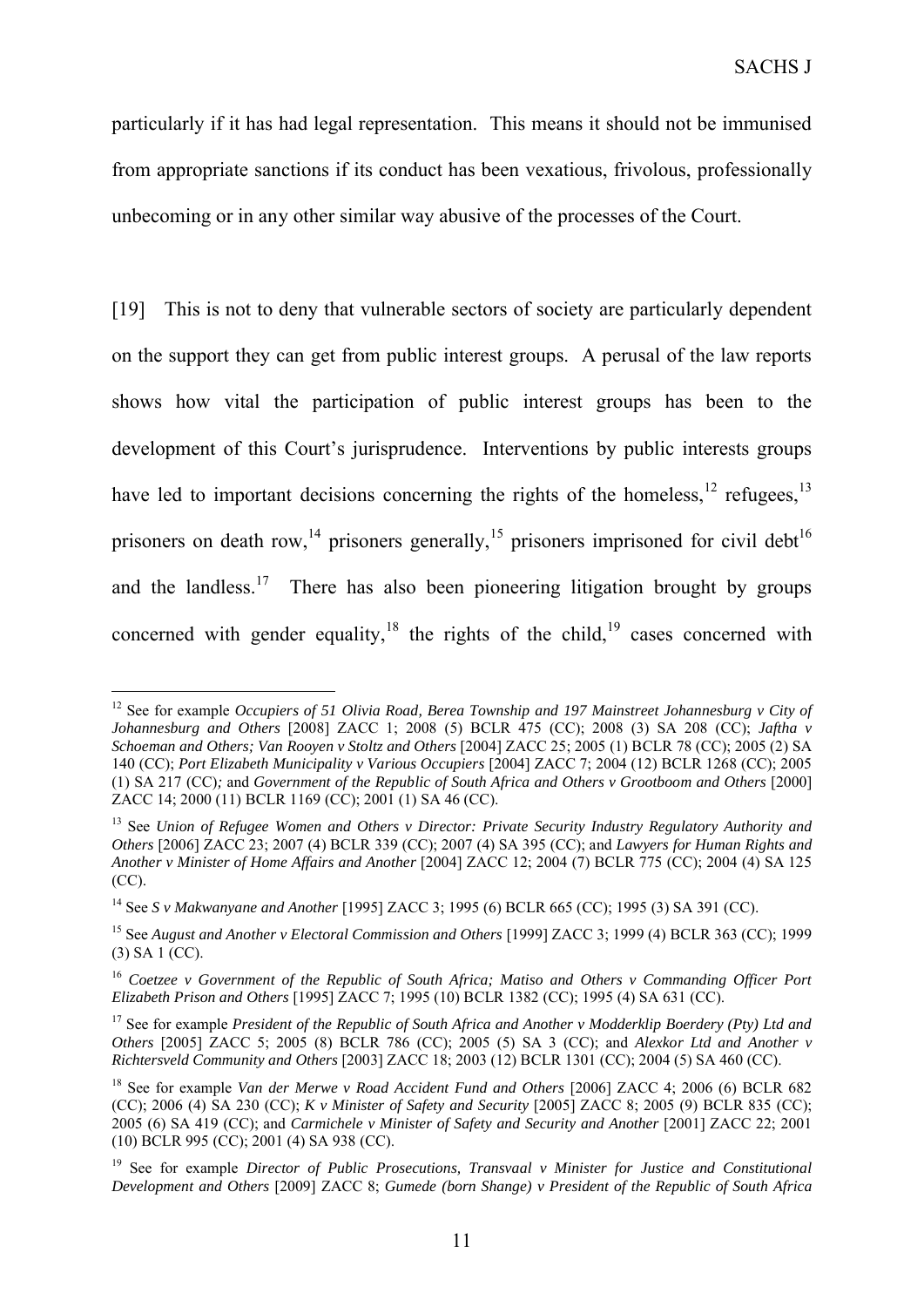upholding the constitutional rights of gay men and lesbian women, $^{20}$  and in relation to freedom of expression.<sup>21</sup> Similarly, the protection of environmental rights will not only depend on the diligence of public officials, but on the existence of a lively civil society willing to litigate in the public interest. This is expressly adverted to by the National Environmental Management (NEMA)<sup>22</sup> which provides that a court may decide not to award costs against unsuccessful litigants who are acting in the public interest or to protect the environment and who had made due efforts to use other means for obtaining the relief sought.

- "(2) A court may decide not to award costs against a person, or group of persons which fails to secure the relief in respect of any breach or threatened breach of any provision including a principle of this Act or any other statutory provision concerned with the protection of the environment or the use of natural resources if the court is of the opinion that the person or group of persons acted reasonably out of a concern for the public interest or in the interest of protecting the environment and had made due efforts to use other means reasonably available for obtaining the relief sought.
- (3) Where a person or group of persons secures the relief sought in respect of any breach or threatened breach of any provision of this Act or any other statutory provision concerned with the protection of the environment, a court may on application—
	- (a) award costs on an appropriate scale to any person or persons entitled to practise as advocate or attorney in the Republic who provided free legal assistance or representation to such person or group in the preparation for or conduct of the proceedings; and
	- (b) order that the party against whom the relief is granted pay to the person or group concerned any reasonable costs incurred by such person or group in the investigation of the matter and its preparation for the proceedings."

*and Others* [2008] ZACC 23; 2009 (3) BCLR 243 (CC); *AD and Another v DW and Others* [2007] ZACC 27; 2008 (4) BCLR 359 (CC);2008 (3) SA 183 (CC); *S v M (Centre for Child Law as Amicus Curiae)* [2007] ZACC 18; 2007 (12) BCLR 1312 (CC); 2008 (3) SA 232 (CC) and *Bhe and Others v Magistrate, Khayelitsha, and Others* (*Commission for Gender Equality as Amicus Curiae*)*; Shibi v Sithole and Others; South African Human Rights Commission and Another v President of the Republic of South Africa and Another* [2004] ZACC 17; 2005 (1) BCLR 1 (CC); 2005 (1) SA 580 (CC).

<sup>20</sup> See for example *Fourie and Another v Minister of Home Affairs and Another* [2003] ZACC 11; 2003 (10) BCLR 1092 (CC); 2003 (5) SA 301 (CC); and *National Coalition for Gay and Lesbian Equality and Another v Minister of Justice and Others* [1998] ZACC 15; 1998 (12) BCLR 1517 (CC); 1999 (1) SA 6 (CC).

<sup>&</sup>lt;sup>21</sup> See for example *South African Defence Union v Minister of Defence and Others* [2007] ZACC 10; 2007 (8) BCLR 863 (CC); 2007 (5) SA 400 (CC).

 $22$  See section 31 of National Environmental Management Act 107 of 1998 which deals with access to information and protection of whistle-blowers. Also see section 32 -which provides for wide standing to enforce environmental laws. Subsections (2) and (3) in particular, address the issue of costs awards within the context of environmental litigation and state that: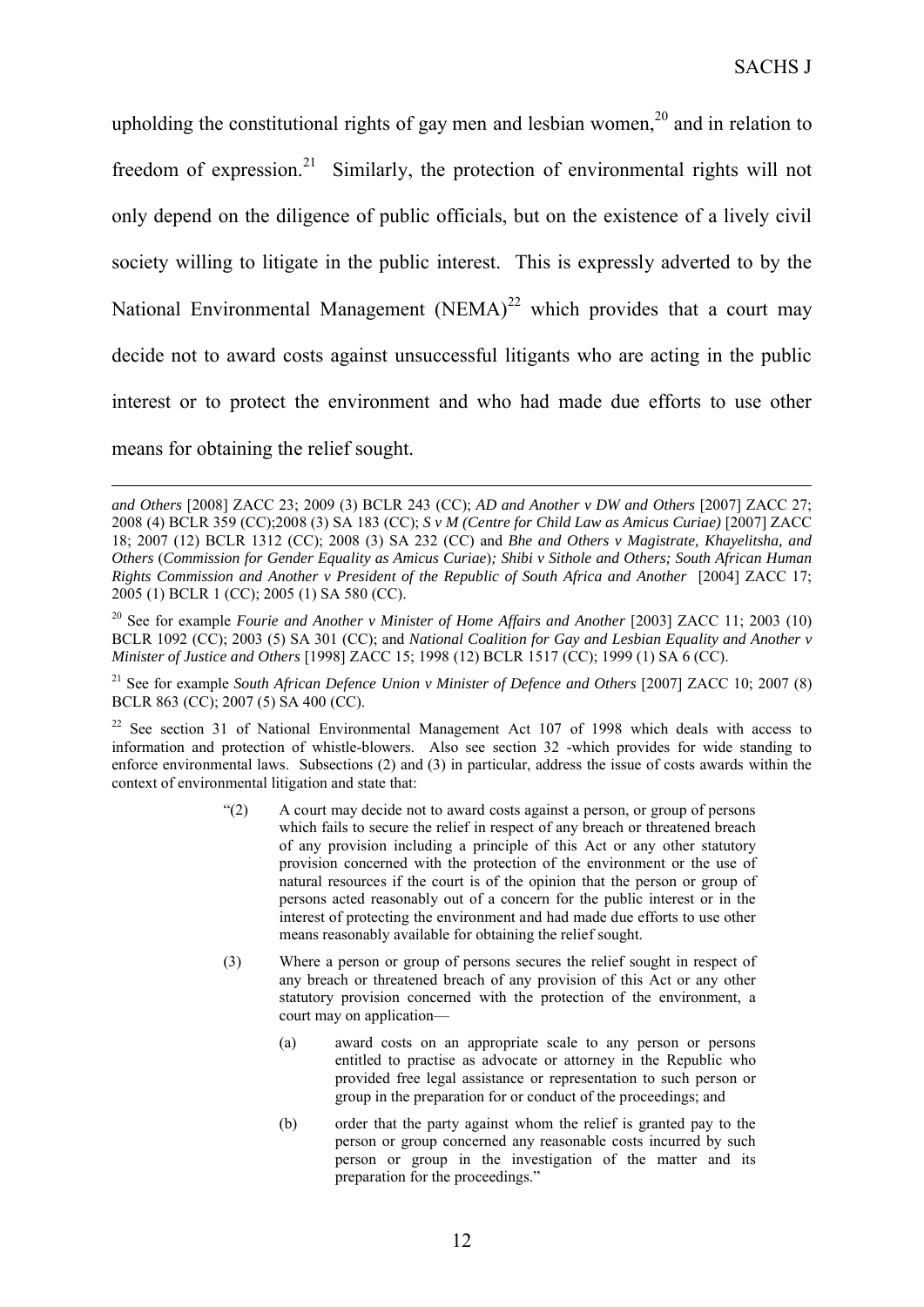SACHS J

[20] Nevertheless, even allowing for the invaluable role played by public interest groups in our constitutional democracy, courts should not use costs awards to indicate their approval or disapproval of the specific work done by or on behalf of particular parties claiming their constitutional rights. It bears repeating that what matters is not the nature of the parties or the causes they advance but the character of the litigation and their conduct in pursuit of it. This means paying due regard to whether it has been undertaken to assert constitutional rights and whether there has been impropriety in the manner in which the litigation has been undertaken. Thus, a party seeking to protect its rights should not be treated unfavourably as a litigant simply because it is armed with a large litigation war-chest, or asserting commercial, property or privacy rights against poor people or the state. At the same time, public interest groups should not be tempted to lower their ethical or professional standards in pursuit of a cause. As the judicial oath of office affirms, judges must administer justice to all alike, without fear, favour or prejudice. $23$ 

# *What the general approach should be in relation to suits between private parties and the state*

[21] In *Affordable Medicines*<sup>24</sup> this Court held that as a general rule in constitutional litigation, an unsuccessful litigant in proceedings against the state ought not to be ordered to pay costs. In that matter a body representing medical practitioners

 $^{23}$  Schedule 2, section 6 of the Constitution.

 $24$  Above n 10.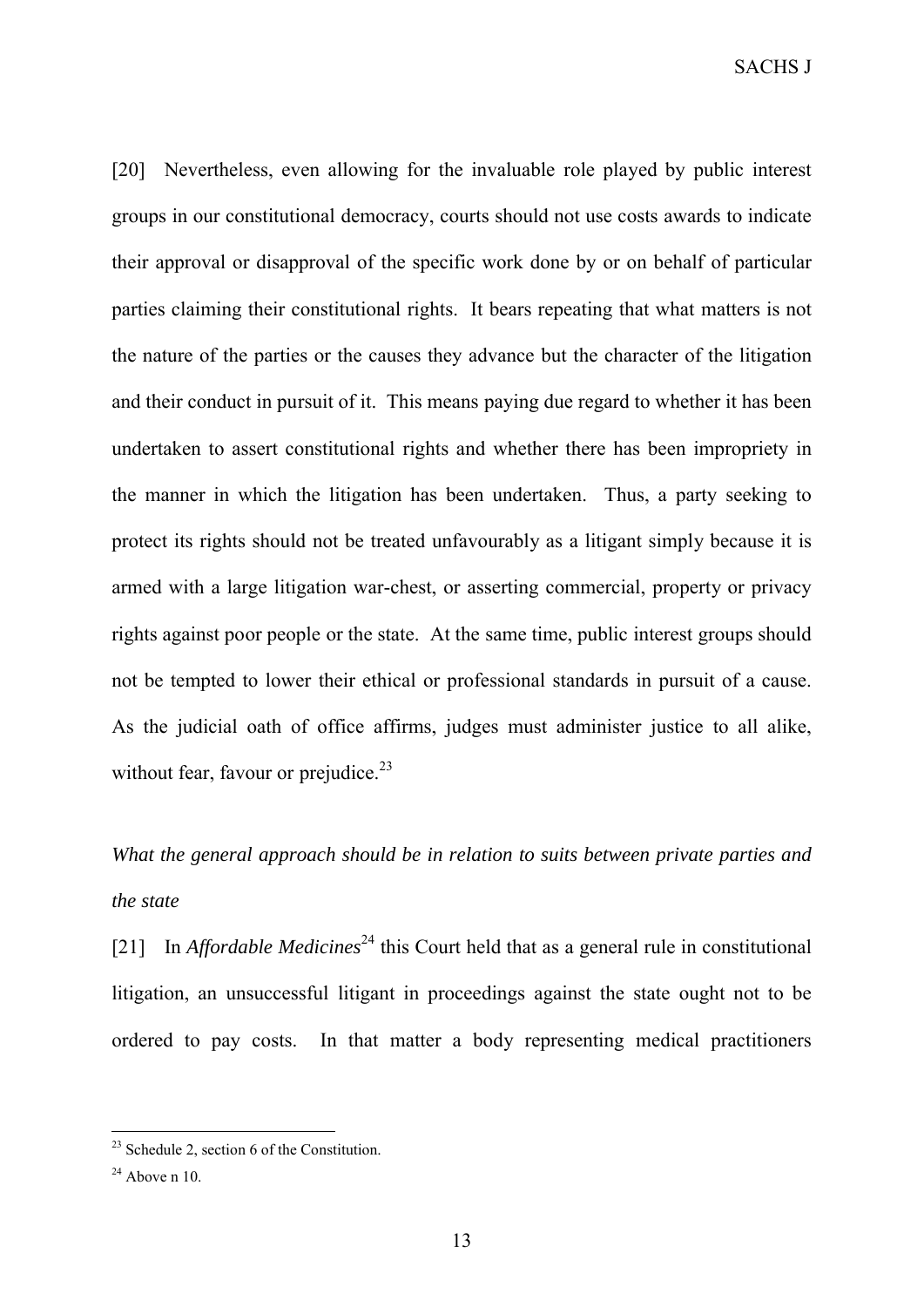challenged certain aspects of a licensing scheme introduced by the government to control the dispensing of medicines. Ngcobo J said the following:

"The award of costs is a matter which is within the discretion of the Court considering the issue of costs. It is a discretion that must be exercised judicially having regard to all the relevant considerations. One such consideration is the general rule in constitutional litigation that an unsuccessful litigant ought not to be ordered to pay costs. The rationale for this rule is that an award of costs might have a chilling effect on the litigants who might wish to vindicate their constitutional rights. But this is not an inflexible rule. There may be circumstances that justify departure from this rule such as where the litigation is frivolous or vexatious. There may be conduct on the part of the litigant that deserves censure by the Court which may influence the Court to order an unsuccessful litigant to pay costs. The ultimate goal is to do that which is just having regard to the facts and the circumstances of the case. In *Motsepe v Commissioner for Inland Revenue* this Court articulated the rule as follows:

'[O]ne should be cautious in awarding costs against litigants who seek to enforce their constitutional right against the State, particularly, where the constitutionality of the statutory provision is attacked, lest such orders have an unduly inhibiting or "chilling" effect on other potential litigants in this category. This cautious approach cannot, however, be allowed to develop into an inflexible rule so that litigants are induced into believing that they are free to challenge the constitutionality of statutory provisions in this Court, no matter how spurious the grounds for doing so may be or how remote the possibility that this Court will grant them access. This can neither be in the interest of the administration of justice nor fair to those who are forced to oppose such attacks."<sup>25</sup> (Footnotes omitted.)

 $25$  Id at para 138.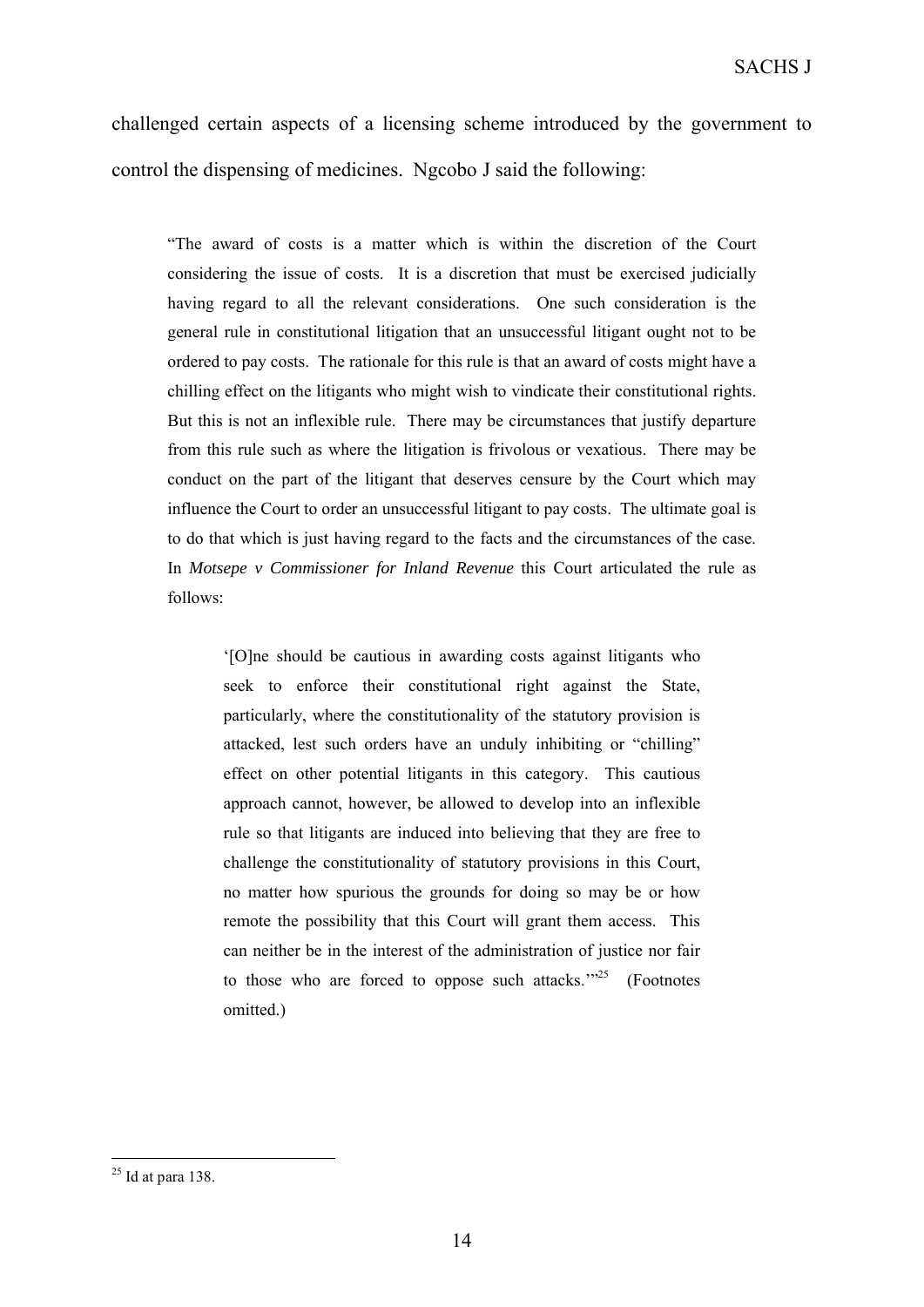[22] In *Affordable Medicines* the general rule was applied so as to overturn a costs award that had been given in the High Court against the applicants, the High Court having reasoned in part that the applicants had been largely unsuccessful and that they had appeared to be in a position to pay. Although Ngcobo J in substance rejected the appeal by the medical practitioners on the merits, he overturned the order on costs made by the High Court against them, and held that both in the High Court and in this Court each party should bear its own costs. In litigation between the government and a private party seeking to assert a constitutional right, *Affordable Medicines*  established the principle that ordinarily, if the government loses, it should pay the costs of the other side, and if the government wins, each party should bear its own costs.<sup>26</sup>

[23] The rationale for this general rule is three-fold. In the first place it diminishes the chilling effect that adverse costs orders would have on parties seeking to assert constitutional rights. Constitutional litigation frequently goes through many courts and the costs involved can be high. Meritorious claims might not be proceeded with because of a fear that failure could lead to financially ruinous consequences. Similarly, people might be deterred from pursuing constitutional claims because of a concern that even if they succeed they will be deprived of their costs because of some inadvertent procedural or technical lapse. Secondly, constitutional litigation, whatever

<sup>26</sup> See for example *Du Toit v Minister of Transport* [2005] ZACC 9; 2005 (11) BCLR 1053 (CC); 2006 (1) SA 297 (CC) at para 55, in which the majority in this Court held "although the respondent had asked for a costs order, the applicant has brought an important issue to this Court regarding the application and interpretation of the relevant provisions of the Act. I therefore make no order as to costs."; *Volks NO v Robinson and Others* [2005] ZACC 2; 2005 (5) BCLR 446 (CC); 2004 (6) SA 288 (CC); and *Jooste v Score Supermarket Trading (Pty) Ltd (Minister of Labour intervening)* [1998] ZACC 18; 1999 (2) BCLR 139 (CC); 1999 (2) SA 1 (CC). Also see *Steenkamp NO v The Provincial Tender Board of the Eastern Cape* [2006] ZACC 16: 2007 (3) BCLR 300 (CC); 2007 (3) SA 121 (CC).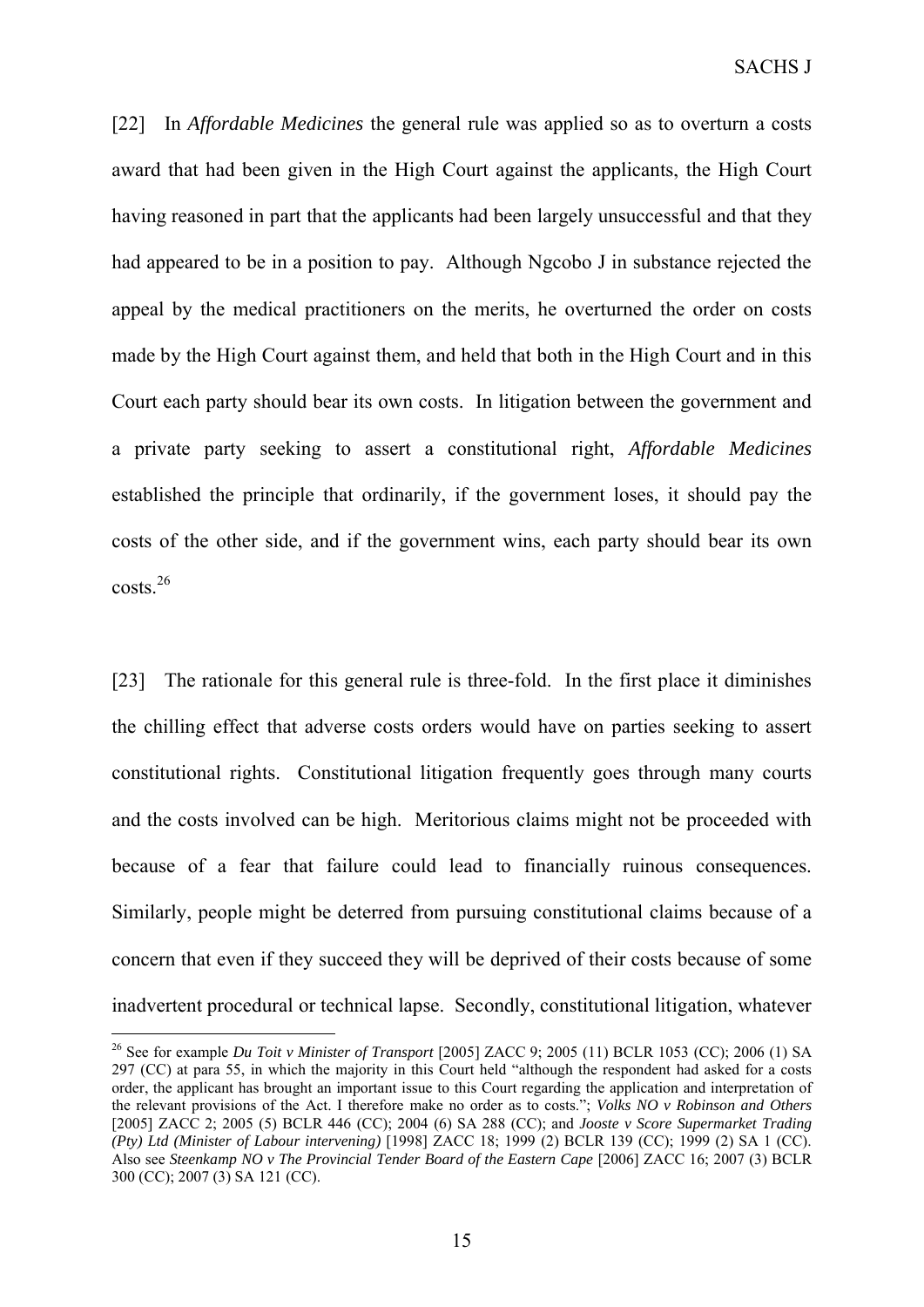the outcome, might ordinarily bear not only on the interests of the particular litigants involved, but on the rights of all those in similar situations. Indeed, each constitutional case that is heard enriches the general body of constitutional jurisprudence and adds texture to what it means to be living in a constitutional democracy. Thirdly, it is the state that bears primary responsibility for ensuring that both the law and state conduct are consistent with the Constitution.<sup>27</sup> If there should be a genuine, non-frivolous challenge to the constitutionality of a law or of state conduct, it is appropriate that the state should bear the costs if the challenge is good, but if it is not, then the losing non-state litigant should be shielded from the costs consequences of failure. In this way responsibility for ensuring that the law and state conduct is constitutional is placed at the correct door.

[24] At the same time, however, the general approach of this Court to costs in litigation between private parties and the state, is not unqualified. If an application is frivolous or vexatious, or in any other way manifestly inappropriate, the applicant should not expect that the worthiness of its cause will immunise it against an adverse costs award.<sup>28</sup> Nevertheless, for the reasons given above, courts should not lightly turn their backs on the general approach of not awarding costs against an unsuccessful

 $27$  We do not need to deal here with the legislation enacted prior to 1994.

<sup>28</sup> See *Wildlife and Environmental Society of South Africa v MEC for Economic Affairs, Environment and Tourism, Eastern Cape, and Others* 2005 (6) SA 123 (ECD) at 144B-C, where Pickering J held that he was regrettably obliged to order an environmental NGO to pay costs in relation to an application that was unnecessary and unreasonable because its very real concerns had already been met, and the application was doomed to failure from its inception. See also *Silvermine Valley Coalition v Sybrand van der Spuy Boerderye and Others* 2002 (1) SA 478 (CPD) at 493C-E, where, after stating that NGOs should not have unnecessary obstacles placed in their way when they act in a manner designed to hold the state, and, indeed, the private community, accountable to the constitutional commitments of our new society, including the protection of the environment, Davis J refused to make an order of costs against the unsuccessful environmental applicant, but nevertheless ordered the applicant to pay the wasted costs occasioned by the matter having been brought without justification on an urgent basis.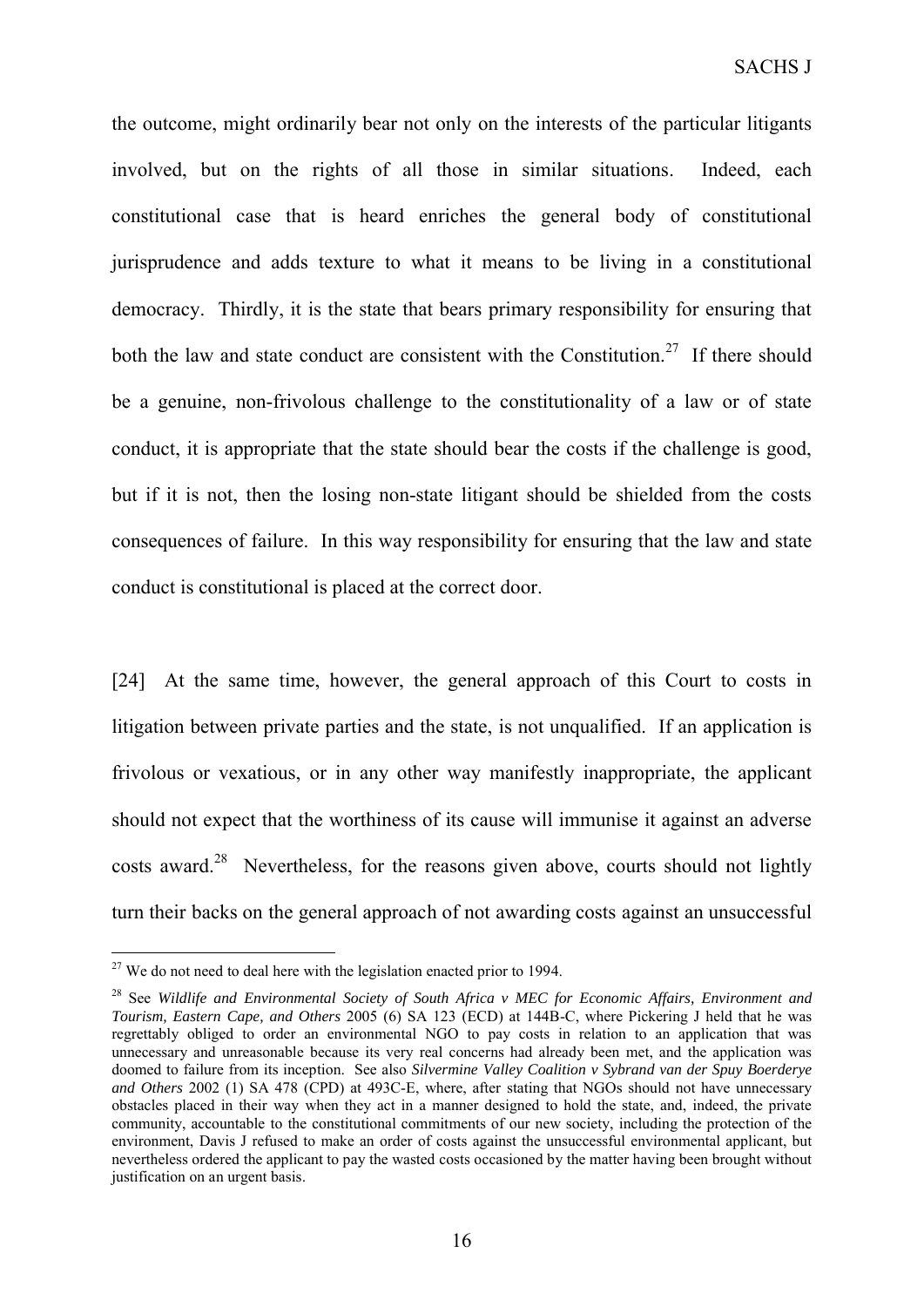litigant in proceedings against the state, where matters of genuine constitutional import arise. Similarly, particularly powerful reasons must exist for a court not to award costs against the state in favour of a private litigant who achieves substantial success in proceedings brought against it.

[25] Merely labeling the litigation as constitutional and dragging in specious references to sections of the Constitution would, of course, not be enough in itself to invoke the general rule as referred to in *Affordable Medicines*. The issues must be genuine and substantive, and truly raise constitutional considerations relevant to the adjudication. The converse is also true, namely, that when departing from the general rule a court should set out reasons that are carefully articulated and convincing. This would not only be of assistance to an appellate court, but would also enable the party concerned and other potential litigants to know exactly what had been done wrongly, and what should be avoided in the future.

*What the general approach should be in constitutional litigation where the state is sued for a failure to fulfil its responsibilities for regulating competing claims between private parties*

[26] *Affordable Medicines* does not extend the general rule stated above to constitutional litigation between private parties. In *Barkhuizen*, 29 a motorist pursuing a claim against a private insurance company sought to overturn decisions given against him in the High Court and the Supreme Court of Appeal, respectively. The

<sup>29</sup> *Barkhuizen v Napier* [2007] ZACC 5; 2007 (7) BCLR 691 (CC); 2007 (5) SA 323 (CC).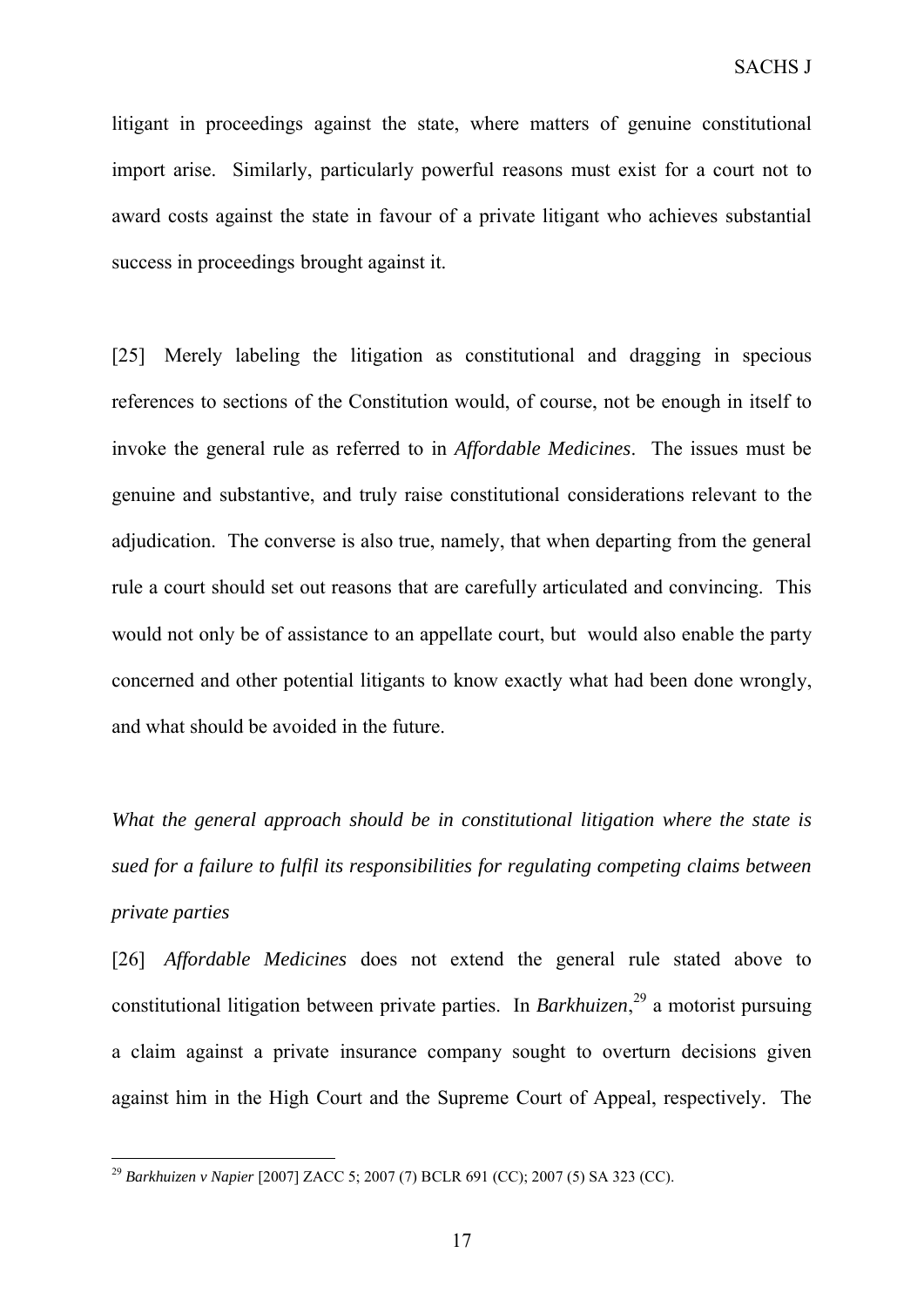issue was the enforceability of a provision in a standard-form contract that limited the period in which a claimant could institute proceedings against insurers who had repudiated liability. The majority of the Court held that the appeal should be dismissed. On the question of costs, the majority judgment by Ngcobo J stated:

"This is not a case where an order for costs should be made. The applicant has raised important constitutional issues relating to the proper approach to constitutional challenges to contractual terms. The determination of these issues is beneficial not only to the parties in this case but to all those who are involved in contractual relationships. In these circumstances justice and fairness require that the applicant should not be burdened with an order of costs. To order costs in the circumstances of this case may have a chilling effect on litigants who might wish to raise constitutional issues. I consider therefore that the parties should bear their own costs, both in this Court and the Courts below."30

[27] It should be mentioned that *Barkhuizen* is a relatively pure case of private parties being involved in constitutional litigation. Indeed, the voluntariness of the relationship between the parties was central to the dispute. By the nature of their subject matter, constitutional issues cannot be expected to arise frequently in cases where the state is not a party. But from time to time they will come to the fore. Thus in *Campus Law Clinic*, where a public interest NGO sought unsuccessfully to intervene in a dispute between a bank and a mortgagor, the Court did not award costs as asked for by the bank, because the Campus Law Clinic sought to raise important constitutional issues, albeit unsuccessfully. $31$ 

 $30$  Id at para 90.

<sup>31</sup> *Campus Law Clinic v Standard Bank of South Africa and the Minister for Justice and Constitutional Development* [2006] ZACC 5; 2006 (6) BCLR 669 (CC); 2006 (6) SA 103 (CC) at para 28. At the same time it should be noted that despite the generality of the principle relating to costs adverted to in *Barkhuizen* (above n 29), there have been a number of cases involving litigation between private parties on constitutional matters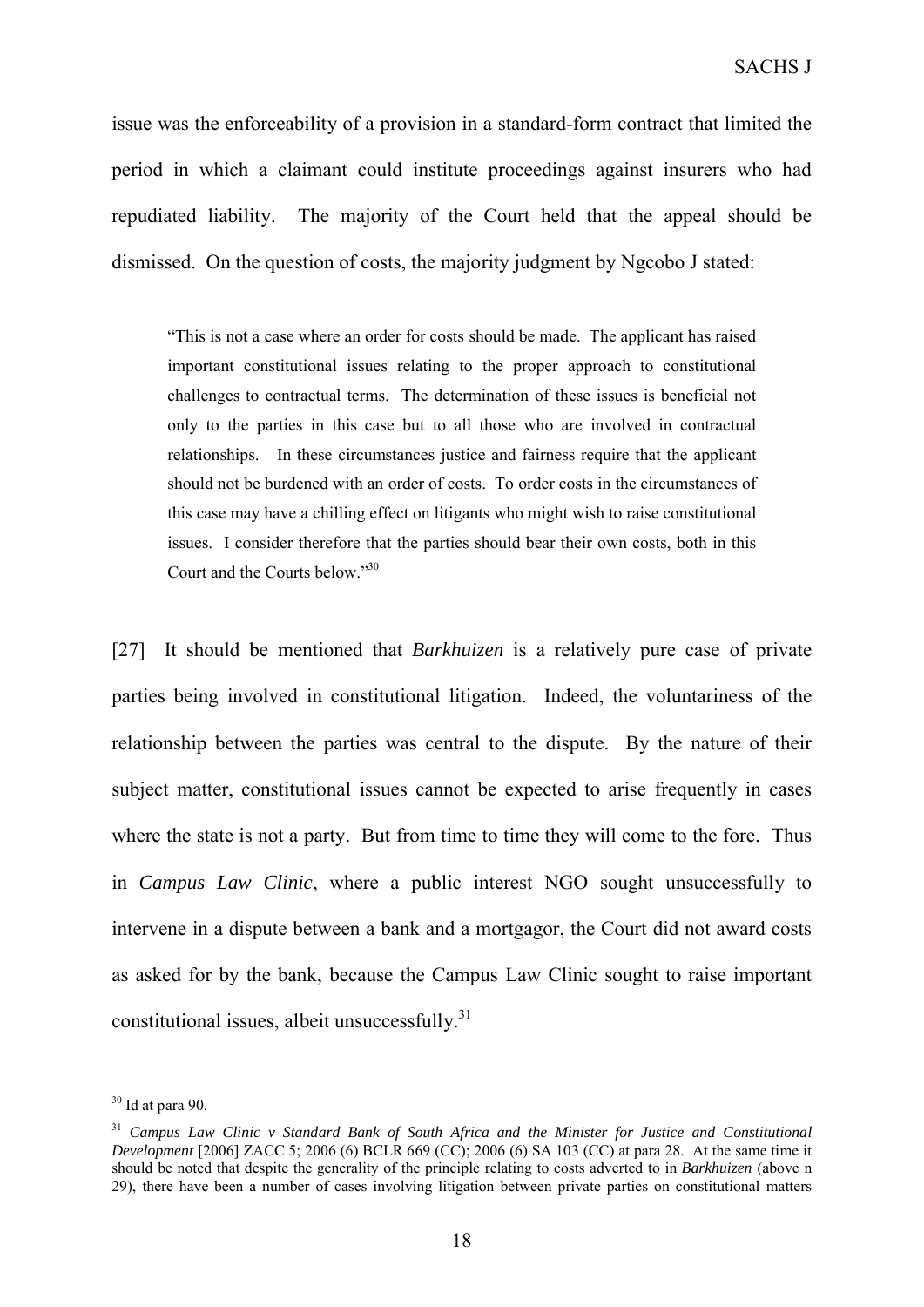SACHS J

[28] Constitutional issues are far more likely to arise in suits where the state is required to perform a regulating role, in the public interest, between competing private parties. One thinks of licences, tender awards, and a whole range of issues where government has to balance different claims made by members of the public. $32$ Usually, there will be statutes or regulations which delineate the manner in which the governmental agencies involved must fulfil their responsibilities. In matters such as these a number of private parties might have opposite interests in the outcome of a dispute where a private party challenges the constitutionality of government action. The fact that more than one private party is involved in the proceedings does not mean, however, that the litigation should be characterised as being between the private parties. In essence the dispute turns on whether the governmental agencies have failed adequately to fulfil their constitutional and statutory responsibilities. Essentially, therefore, these matters involve litigation between a private party and the state, with radiating impact on other private parties. In general terms costs awards in these matters should be governed by the over-arching principle of not discouraging the pursuit of constitutional claims, irrespective of the number of private parties seeking

where this Court has ordered that costs should follow the result. Usually these matters have turned on the relationship between competing constitutional principles. The classic example is that of defamation where the plaintiff will generally raise dignity/privacy interests and the defendant will rely on free speech. There have in fact been a number of cases in this Court where costs followed the result see *Khumalo and Others v Holomisa*  [2002] ZACC 12; 2002 (8) BCLR 771 (CC); 2002 (5) SA 401 (CC) (defamation); *Laugh It Off Promotions CC v South African Breweries International (Finance) BV t/a Sabmark International and Another* [2005] ZACC 7; 2005 (8) BCLR 743 (CC); 2006 (1) SA 144 (CC) (trademark property protection versus freedom of speech); and *NM v Smith* [2007] ZACC 6; 2007 (7) BCLR 751 (CC); 2007 (5) SA 250 (CC) (privacy versus freedom of speech - costs allowed subject to tender made in High Court). The present matter does not, however, require us to consider whether the award of costs in those matters is consistent with the decision in *Barkhuizen* or with the general principles outlined in this judgment.

<sup>&</sup>lt;sup>32</sup> See for example *Fuel Retailers Association of South Africa (Pty) Ltd v Director General, Environmental Management, Department of Agriculture, Conservation and Environment, Mpumalanga Province and Others*  [2007] ZACC 13; 2007 (10) BCLR 1059 (CC); 2007 (6) SA 4 (CC).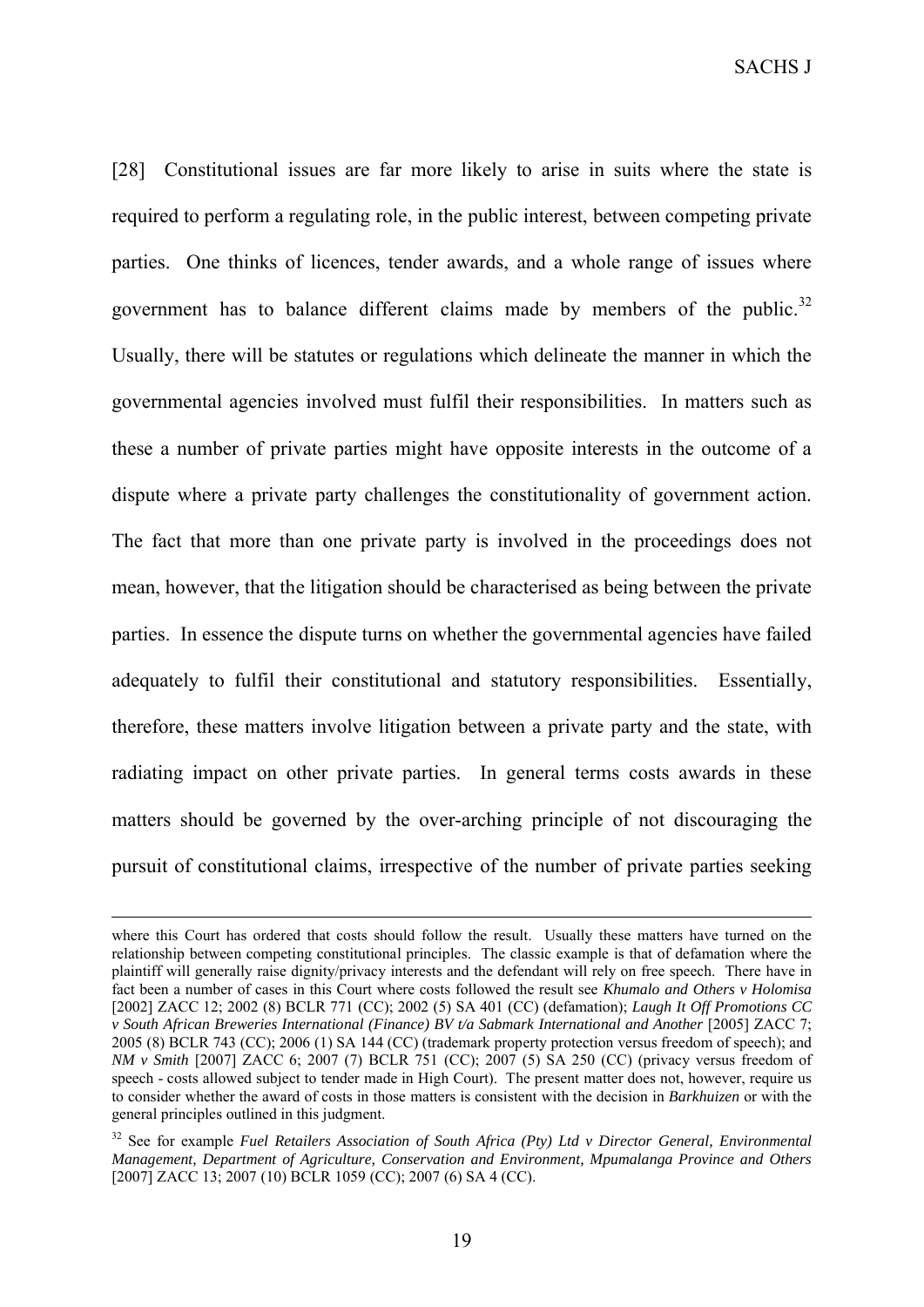to support or oppose the state's posture in the litigation. As will be seen, this approach has significant implications for the disputed costs award between Monsanto and the applicant.

# *The role of appellate courts in appeals against costs awards.*

[29] It is clear that a court of first instance has a discretion to determine the costs order to be awarded in the light of the particular circumstances of the case, and that a court of appeal will require good reason to interfere with the exercise of this discretion. In dealing with an appeal against an award of security for costs under the Companies Act<sup>33</sup> this Court in *Giddey*<sup>34</sup> reaffirmed the ordinary rule that the approach of an appellate court to an appeal against the exercise of discretion by another court will depend upon the nature of the discretion concerned. Thus, where the discretion contemplates that the Court may choose from a range of options, the discretion would be discretion in the strict sense, and would not readily be departed from on appeal. O'Regan J explained that—

"the ordinary approach on appeal to the exercise of the discretion in the strict sense is that the appellate court will not consider whether the decision reached by the court at first instance was correct, but will only interfere in limited circumstances; for example, if it is shown that the discretion has not been exercised judicially or has been exercised based on a wrong appreciation of the facts or wrong principles of law. Even where the discretion is not a discretion in the strict sense, there may still be considerations which would result in an appellate court only interfering in the exercise of such a discretion in the limited circumstances mentioned above."<sup>35</sup>

<sup>33</sup> 61 of 1973.

<sup>34</sup> *Giddey NO v JC Barnard and Partners* [2006] ZACC 13; 2007 (2) BCLR 125 (CC); 2007 (5) SA 525 (CC).

 $35$  Id at para 19.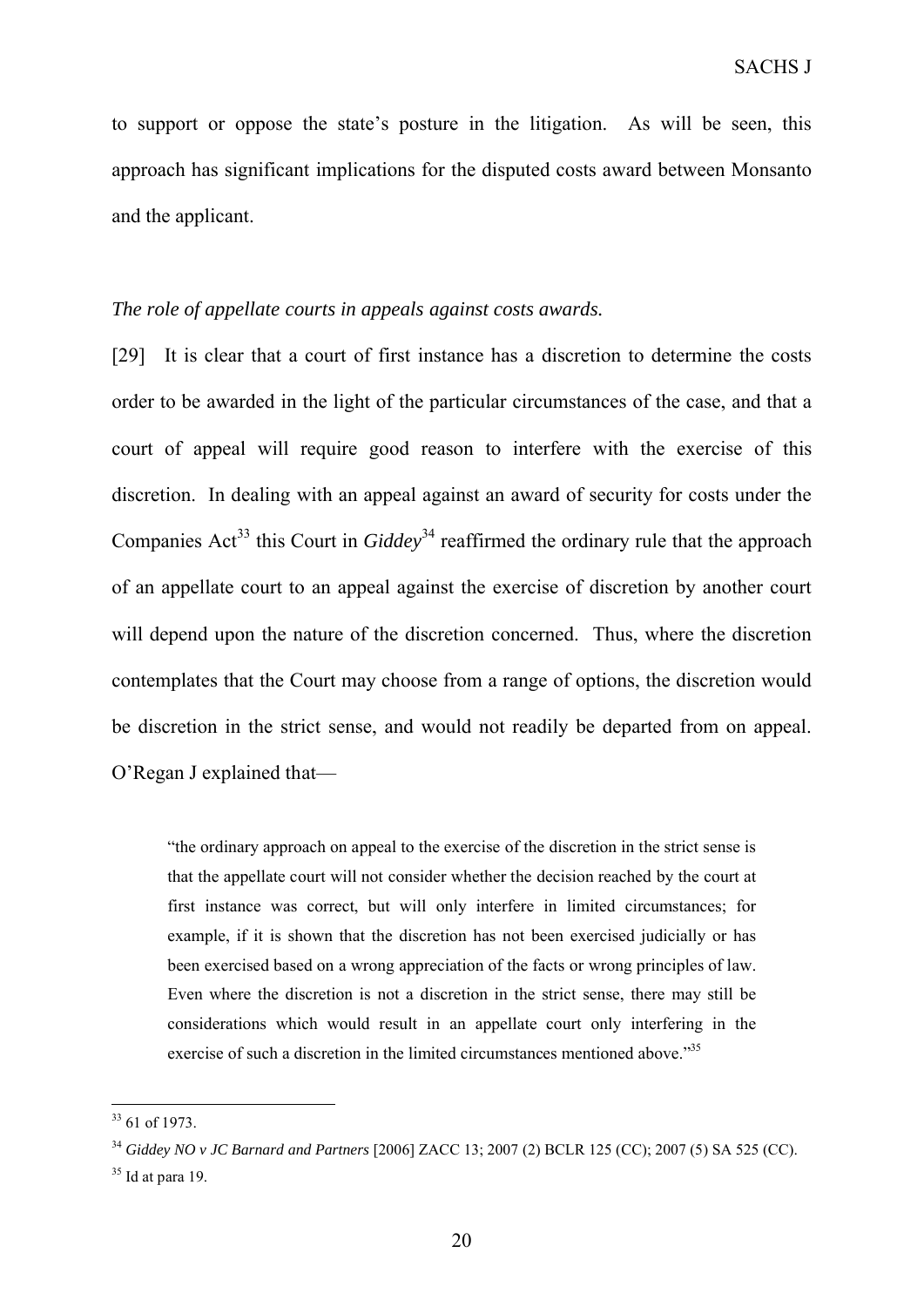SACHS J

[30] Her judgment went on to hold that the court at first instance must consider all the relevant facts placed before it and then perform the required balancing exercise. It is best placed to make an assessment of the relevant facts and correct legal principles, and  $-$ 

"it would not be appropriate for an appellate court to interfere with that decision as long it is it is judicially made, on the basis of the correct facts and legal principles. If the court takes into account irrelevant considerations or bases the exercise of its discretion on wrong legal principles, its judgment may be overturned on appeal. Beyond that, however, the decision of the court of first instance will be unassailable"<sup>36</sup>

[31] In *South African Broadcasting Corporation* <sup>37</sup> the issue was whether this Court should uphold an appeal against a discretion exercised by the Supreme Court of Appeal not to allow cameras in court in a matter in which there was high public interest. In refusing to interfere with this discretion the majority judgment emphasised that the question was not whether this Court would have permitted radio and TV broadcasting of the appeal in the circumstances of the case. Rather it was whether the Supreme Court of Appeal did not act judicially in exercising its discretion, or based the exercise of that discretion on wrong principles of law, or misdirection on the material facts. The majority judgment went on to state with apparent approval);that Cloete J had formulated the test more crisply in *Bookworks*, 38 the question being

 $36$  Id at para 22.

<sup>37</sup> *South African Broadcasting Corporation Ltd v National Director of Public Prosecutions and Others* [2006] ZACC 15; 2007 (2) BCLR 167 (CC); 2007 (1) SA 523 (CC).

<sup>38</sup> *Bookworks (Pty) Ltd v Greater Johannesburg Transitional Metropolitan Council and Another* 1999 (4) SA 799 (T).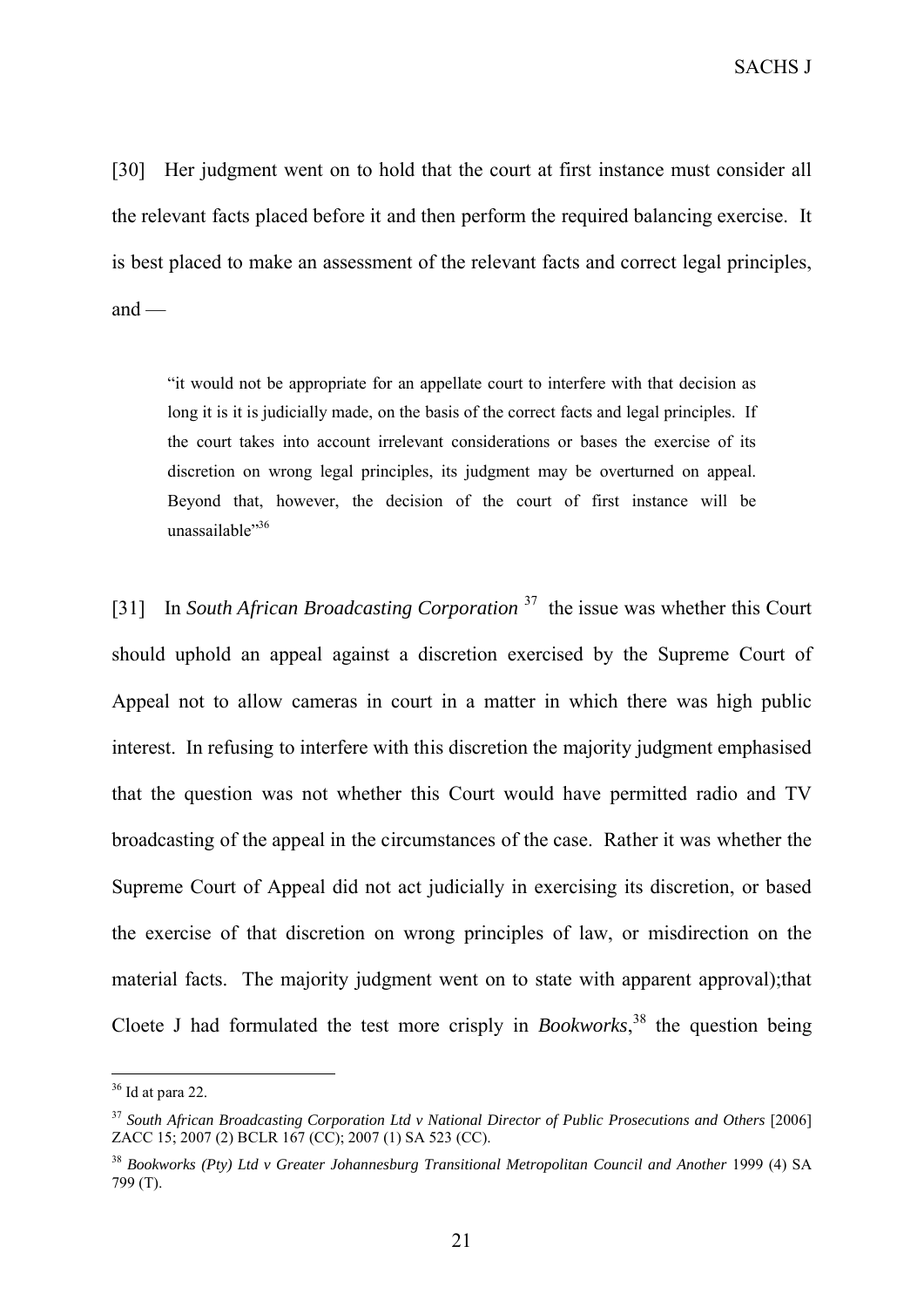whether the court exercising the discretion had committed some "demonstrable blunder" or reached an "unjustifiable conclusion".<sup>39</sup>

## *Applying these above considerations to this case*

[32] The question in this matter is whether, given the reasons advanced by the High Court for the decisions on costs, and in the light of all the considerations referred to above, the applicant has met the strict criteria required for appellate interference with the discretion exercised by the High Court.

[33] The High Court judgment on the merits has been carefully reasoned. The bulk of the judgment relates not to the merits but to defensive points advanced *in limine* in an attempt by the Registrar, supported by Monsanto, to block the application from being dealt with at all. The High Court found in favour of the applicant in respect of all these points. One of the defensive arguments raised by the state and Monsanto was that the catch-all requests of Biowatch to the Registrar, and the notice of motion based on these requests, were clearly vexatious and oppressive. The Court stated<sup>40</sup> that there was substance in the submission and that Biowatch's approach seems to have been to expect the respondents and the court to read through all the correspondence and define precisely the information requested and still outstanding.

[34] The Court later stated, however:

<sup>39</sup> Id at 807G-J and 808A-B. See also *National Coalition* above n 20.

<sup>40</sup> Above n 3 at para 42.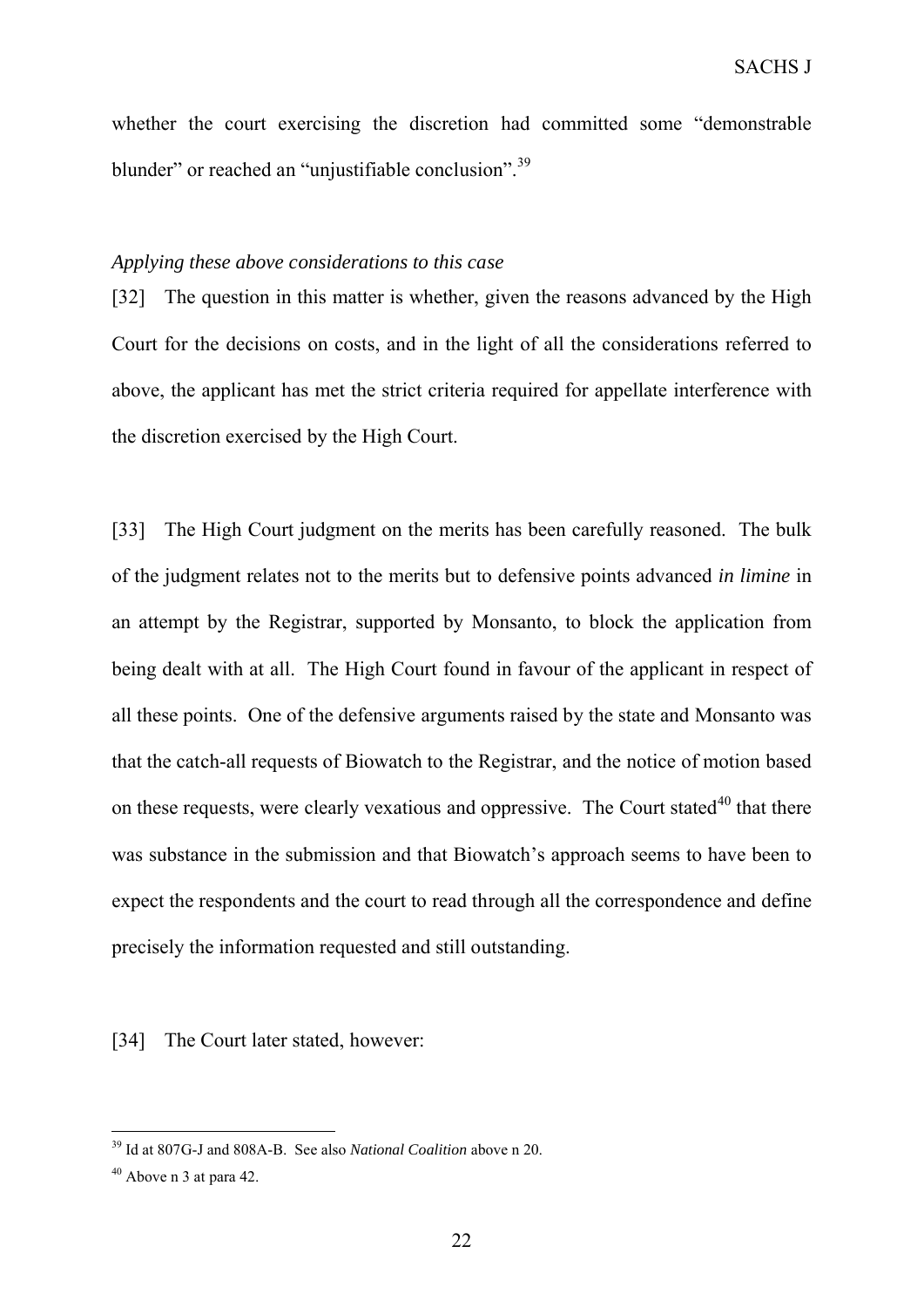SACHS J

"Requests for access to information under section 32 of the Constitution should obviously not be formulated in too general a manner. But requesters for information under section 32 of the Constitution – or for that matter under Promotion of Access to Information Act  $(PAIA)^{41}$  – would not always have knowledge of the precise description of the record in which the information sought, is contained. In the present case the Registrar − notwithstanding Mr. Rip's submission to the contrary – never stated in his answering affidavit that he had any difficulty in ascertaining precisely what information Biowatch was looking for from time to time. The Registrar's subjective opinion about Biowatch's request for information cannot convert an oppressive request into an unoppressive one or *vice versa*. The request still needs to be considered objectively. But what is important about the Registrar's viewpoint is this, namely, that if he had any doubt about the nature and or validity of Biowatch's requests he was, in my view, enjoined to establish precisely what it was seeking and to assist it in its endeavors to achieve that. The Registrar was not entitled to adopt a passive role in the regard. If, after having engaged Biowatch, he had any doubt about the *bona fides* of its requests and that he genuinely opined that it was vexatious and oppressive or unintelligible he could and should have refused it on that ground. The fact that he did not do so is rather significant.<sup> $1/42$ </sup>

#### [35] It concluded that

"Despite the obvious merit in some of the submissions made on behalf of all the respondents in connection with the overbreath of Biowatch's requests for information, I do not believe that the interests of justice will be served if Biowatch were to be non-suited on that ground alone."<sup>43</sup>

[36] The High Court then went on to deal with the merits, and summarised its findings as follows:

<sup>&</sup>lt;sup>41</sup> The High Court was referring to the Promotion of Access to Information Act 2 of 2000.

 $42$  Above n 3 at para 43.

 $43$  Id at para 44.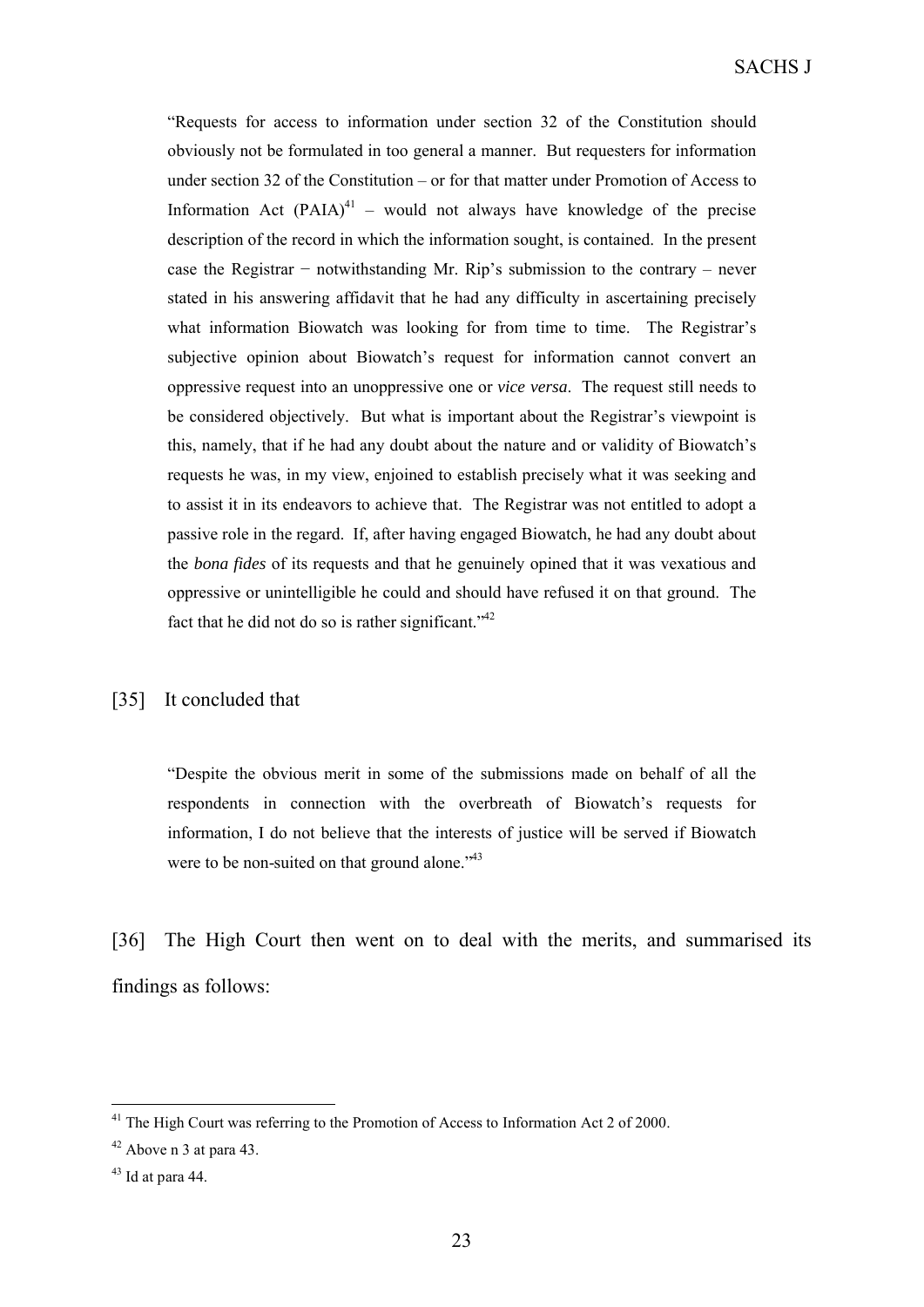"To summarise then: Biowatch has, in my view, established that it has a clear right to some of the information to which access was and is now requested; that the Registrar's failure to grant it access to such information as it was legally entitled to, constituted a continued infringement of Biowatch's rights under section  $32(1)(a)$  of the Constitution:<sup>44</sup> that Biowatch had no alternative remedy to enforce its rights; that Biowatch should not be non-suited for the inept manner in which the information sought in its fourth request, as well as in its notice of motion, is formulated; and that the Registrar would be entitled to refuse access to certain records, or parts thereof, in terms of the grounds for refusal contained in Chapter 4 of Part 2 of PAIA."<sup>45</sup> (Footnotes added and omitted.)

[37] A fair reading of the judgment leaves one with no doubt that on both procedural and substantive issues the applicant achieved substantial success against the governmental agencies. Not only did the appropriate officials fail to fulfil their constitutional and statutory duties in providing information, thus compelling Biowatch to litigate, the governmental agencies compounded this by obdurately raising a series of unsustainable technical and procedural objections to Biowatch's suit. Similarly, although Monsanto succeeded in its principal objective, which was to prevent disclosure to Biowatch of information of a confidential character, it not only prolonged the litigation unnecessarily with its strongly pursued and futile attempts to keep Biowatch out of court altogether on procedural grounds, but failed to stop Biowatch acquiring crucial information sought.

[38] Against the background of the extensively and carefully reasoned judgment, the High Court's reasons for refusing to award costs against the state and in favour of

<sup>&</sup>lt;sup>44</sup> See above note 7.

<sup>&</sup>lt;sup>45</sup> Above n 3 at para 66. Chapter 4 of Part 2 of PAIA provides that information may be refused in certain circumstance involving privacy, commercial information, confidential information, protection of safety of individuals and of property and protection of privileged records, and protection of research information.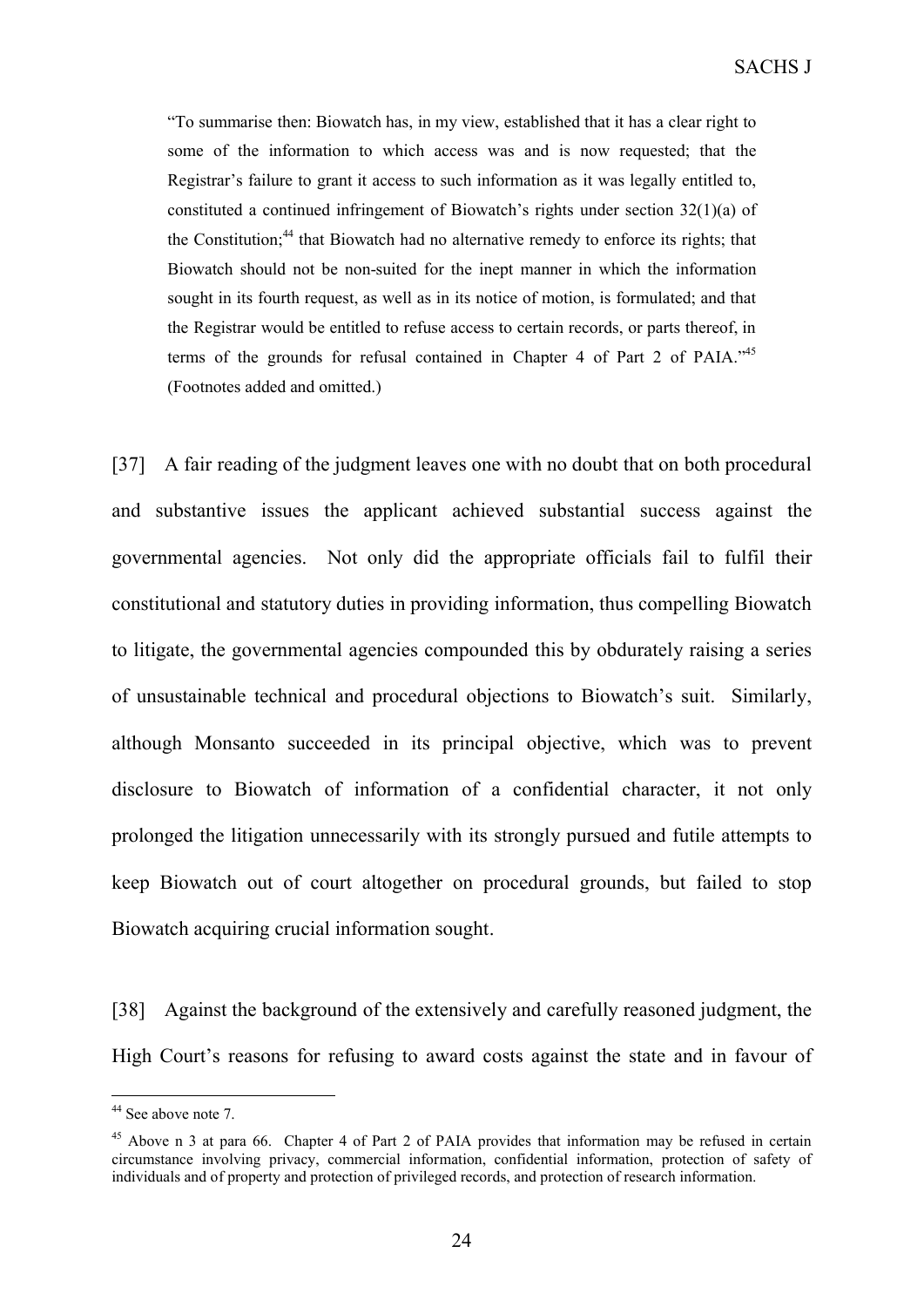Biowatch, and for requiring Biowatch to pay Monsanto's costs, it comes as a surprise to see that the two adverse costs decisions are dealt with in the following laconic paragraph:

"As far as costs are concerned, the general rule in litigation is that the costs should follow the result. However, although Biowatch has been partially successful in obtaining some of the relief sought, the manner in which some of its requests for information were formulated, as well as the manner in which the relief claimed in the notice of motion was formulated, has convinced me that it should not be granted a costs order in its favour in these circumstances. Furthermore, the approach adopted by it compelled Monsanto, Stoneville and D & PL SA to come to court to protect their interests. The issues were complex and the arguments presented by them were of great assistance. Stoneville and  $D & PL$  SA did not seek any costs order against the applicant. On behalf of Monsanto its counsel sought an order for costs against the applicant. In my view the applicant should be ordered to pay Monsanto's costs. No other order as to costs is warranted in the circumstances of this case."46

[39] Both costs decisions have been challenged.

# *Decision by the High Court that the state should not bear the costs incurred by Biowatch in that Court*

[40] I deal first with the refusal of the High Court to order the state to pay Biowatch's costs. The High Court accepted that ordinarily the applicant as the successful party should receive its costs against the state. In depriving Biowatch of its costs against the state, it gave no indication that it had properly measured the extent of Biowatch's victory in successfully launching a meritorious application to secure its rights to information in relation to constitutionally-protected environmental interests,

 $46$  Id at para 68.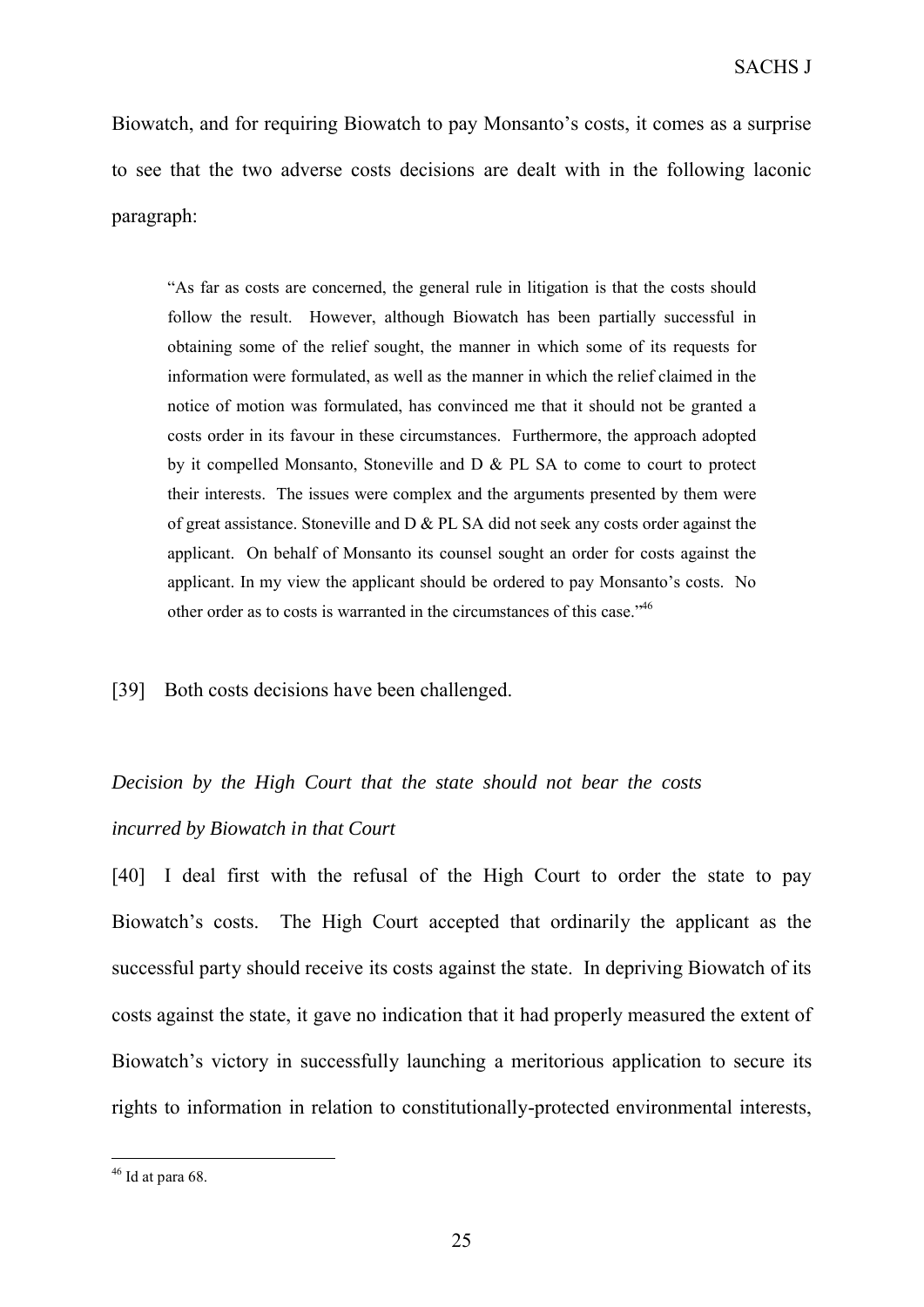or paid heed to the constitutional character of the litigation and the chilling effect of depriving Biowatch of its costs.

[41] It should be noted that before granting leave to appeal, the High Court judge observed that he had not in his judgment referred to the constitutional dimension of the matter. In the written judgment in which he granted leave to appeal to the Full Court, he stated however, that the constitutional dimension had been at the back of his mind. Even so, his failure to expressly locate the costs awards in a constitutional setting must raise serious doubts as to the weight, if any, given to the constitutional context.

[42] The majority of the Full Court, in dismissing the appeal against the High Court's orders, similarly disregarded these essential features.<sup>47</sup>The omission of the constitutional dimension constitutes a serious misdirection. In these circumstances this Court is at large to reconsider the decision of the High Court not to award costs against the state in favour of Biowatch.

[43] As stated above<sup>48</sup> the general rule for an award of costs in constitutional litigation between a private party and the state is that if the private party is successful, it should have its costs paid by the state, and if unsuccessful, each party should pay its own costs. In the present matter, Biowatch achieved substantial success. Not only did it manage to rebut a number of preliminary objections aimed at keeping the case out

 $47$  In his lengthy minority judgment, however, Poswa J, correctly highlighted the significance of the constitutional context in which the costs issues had to be determined.

 $48$  Above at [21].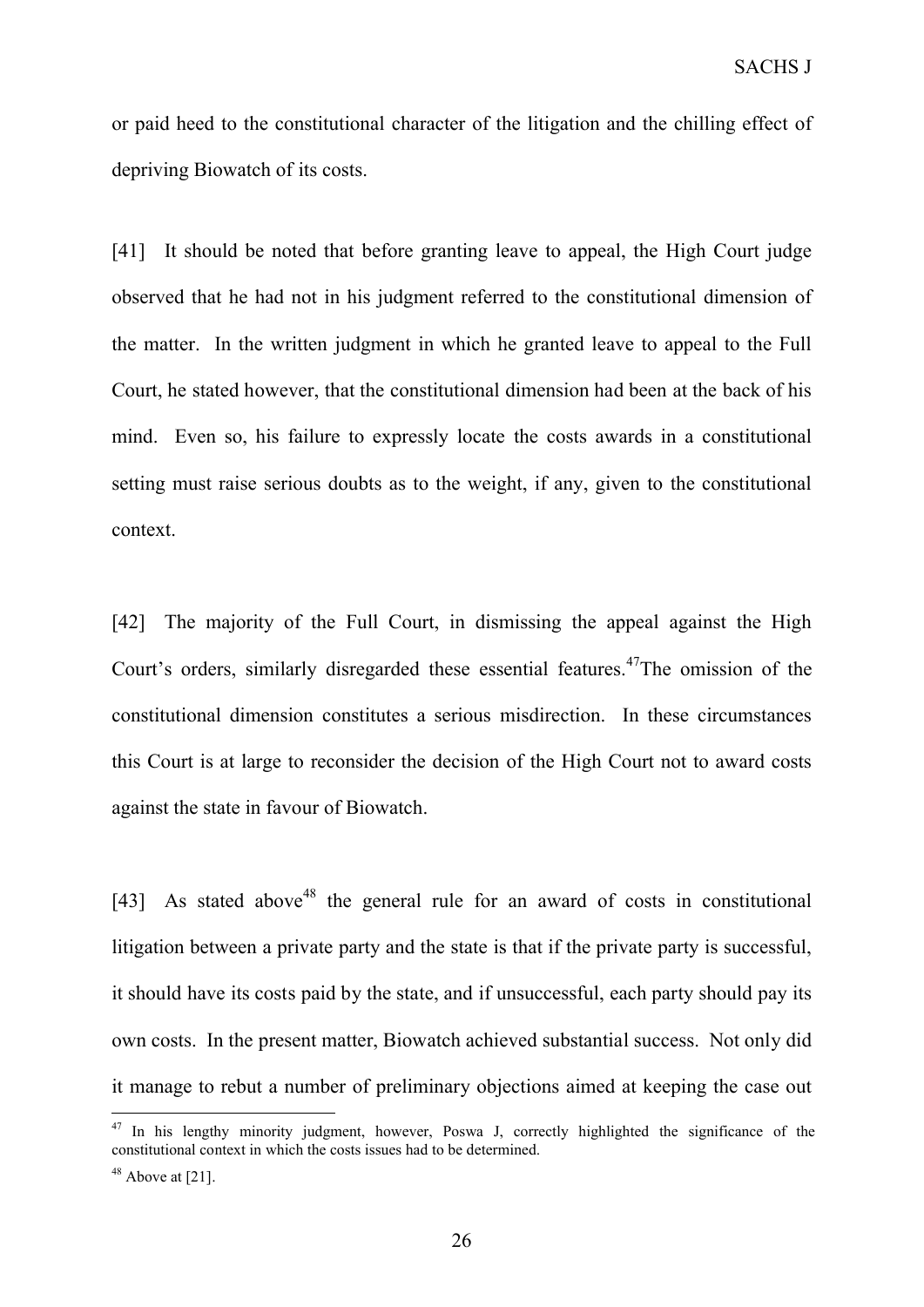of court altogether, it also succeeded in getting a favourable response from the Court to eight of the eleven categories of information it sought. In these circumstances the "misconduct" of Biowatch would need to have been of a compelling order indeed to justify a failure to award costs against the state. The reasons advanced by the High Court for making no award of costs do not, however, persuade.

[44] The lack of precision and the sweeping character of the requests for information as well as of the claims made in the notice of motion, had not prevented the High Court from being able to give a thorough and well-substantiated judgment on the merits. Far from being frivolous or vexatious, the application raised important constitutional issues and achieved considerable success. Biowatch had been compelled to go to court. The root cause of the dispute had been the persistent failure of the governmental authorities to provide legitimately-sought information. They were obliged to pass on information in their possession, save only for material which could reasonably be withheld in order to protect certain prescribed interests. As the High Court ultimately found, the bulk of the requests referred to information that had indeed to be disclosed. Only after four requests had been made to different state officials, without success, was litigation embarked upon.<sup>49</sup>

[45] Constitutional issues were implicated in two ways. The applicant was pursuing information in terms of a right conferred by section 32 of the Constitution, and the information sought concerned environmental rights protected by section 24 of the

<sup>&</sup>lt;sup>49</sup> Two to an official in the Directorate, Genetic Resources, one to an official within the Ministry of Agriculture and the fourth to the Registrar, Directorate Genetic Resources, the first respondent in this matter.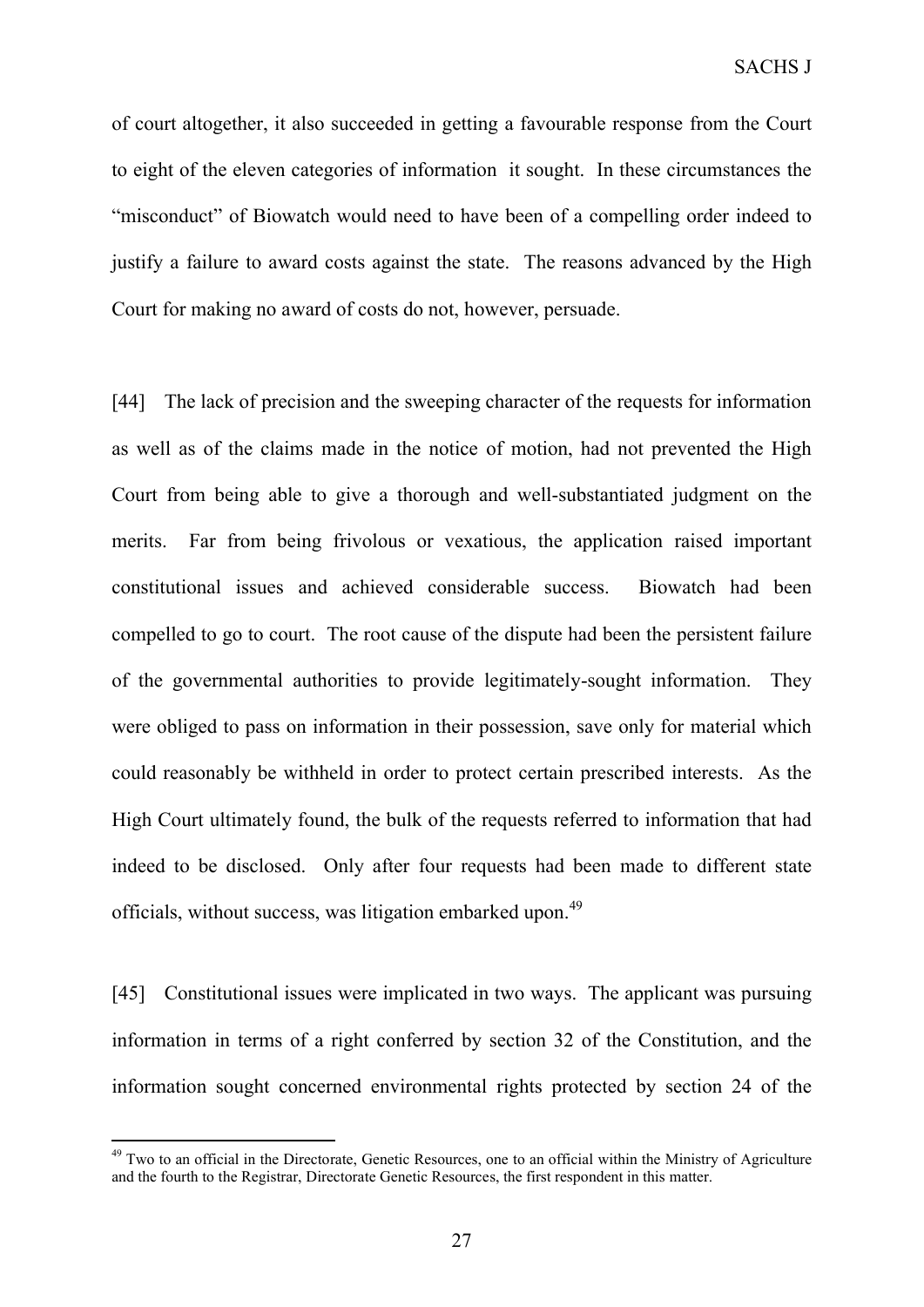Constitution. The government's duty was to act as impartial steward, and not to align itself either with those who had furnished the information or with parties seeking access to it. It was important that the objectivity not only be present, but be seen to be present in circumstances where the information related to questions of general public interest and controversy, and there was no lawful ground to withhold it. This required objectivity and distance in respect of any competing private interests that might be involved. The greater the public controversy, the more the need for transparency and for manifest fidelity to the principles of the Constitution, as ultimately given effect to by PAIA. The papers indicated that in other countries there had been direct physical intervention to prevent the production of GMOs and that considerable tension existed in this country between supporters and opponents of genetic modification of foodstuffs. In these circumstances rule of law considerations would require the government to be astute to act in a way which would encourage parties who have strong and diametrically opposed opinions to submit themselves to the regulated and rational balancing of interests provided for by the Constitution and PAIA.

[46] The lack of precision in the pre-litigation requests for information could well have called for comment from the High Court. But in reality it appears to have had relatively little significance for the manner in which the case was ultimately determined. Biowatch achieved a substantial degree of success. The High Court itself did the balancing of interests which the governmental authorities should have undertaken in the first place. Whatever ineptitude there might have been in the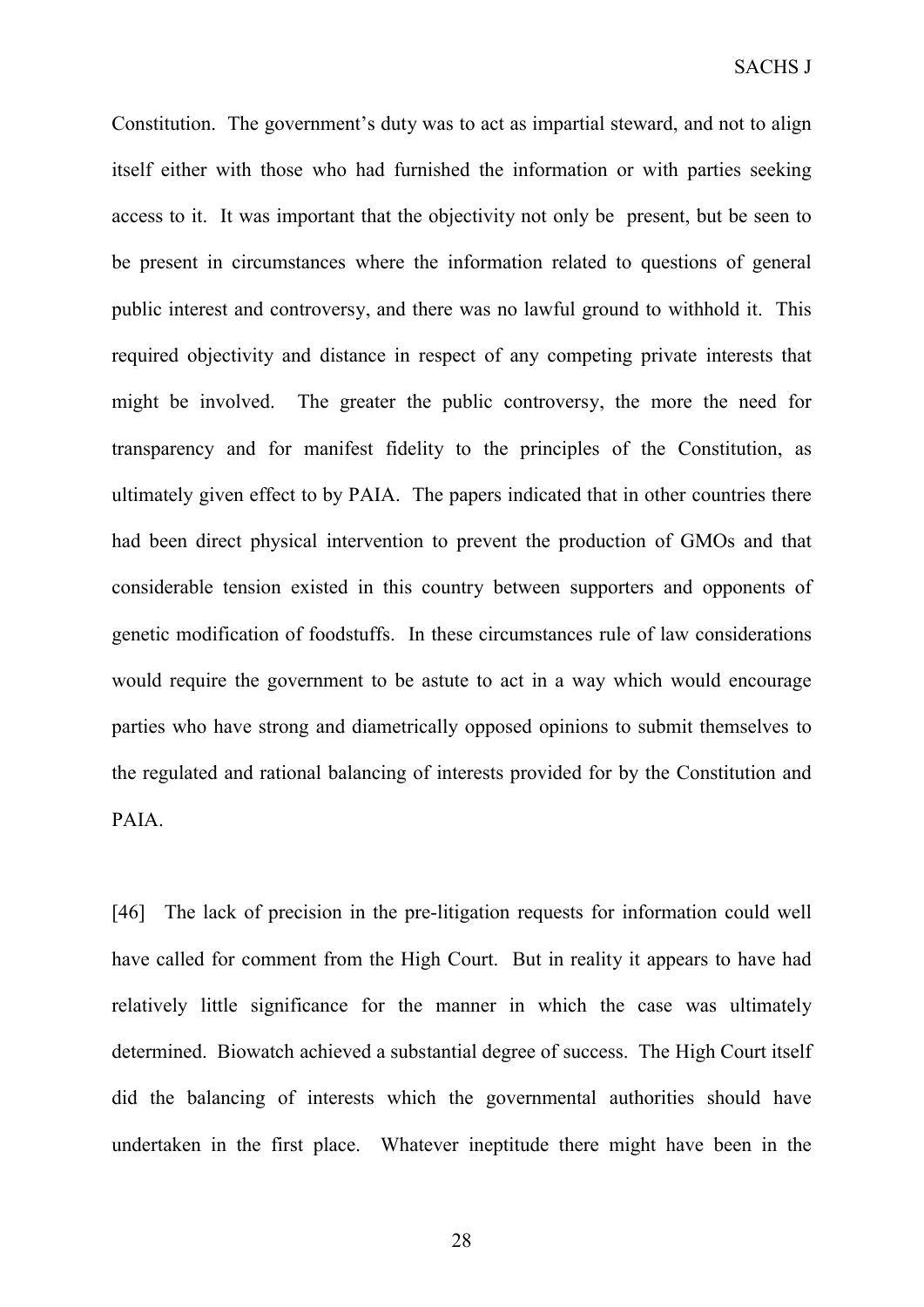manner in which the requests were framed fell far short of the kind of misconduct that would have justified the Court in refusing to follow the general rule, namely that, where an applicant succeeds substantially in a constitutional suit against the government, the government should pay the applicant's costs.

[47] To my mind, the refusal of the High Court to order the government to pay the costs of the applicant was out of sync with its judgment on the merits. The application was largely successful. The government had obstinately refused to provide information which, it subsequently became clear, it was duty bound to supply. Then, instead of welcoming a judicial decision on questions of considerable public importance, the governmental bodies sought to frustrate the proceedings on purely technical grounds. In these circumstances the High Court erred in allowing lapses by Biowatch to negate the general rule that the government pay Biowatch's costs. And the majority in the Full Court erred in failing to uphold Biowatch's appeal against this refusal. The result is that the appeal to this Court must succeed, and the state must be ordered to pay Biowatch's costs in the High Court.

[48] The next question is whether the state should be ordered to pay the costs incurred by Biowatch in the appeals heard in the Full Court and in this Court, and in the application for leave to appeal to the Supreme Court of Appeal.

[49] The state did not contest either of these appeals or take any steps relative to the application to the Supreme Court of Appeal. In my view, the state must bear the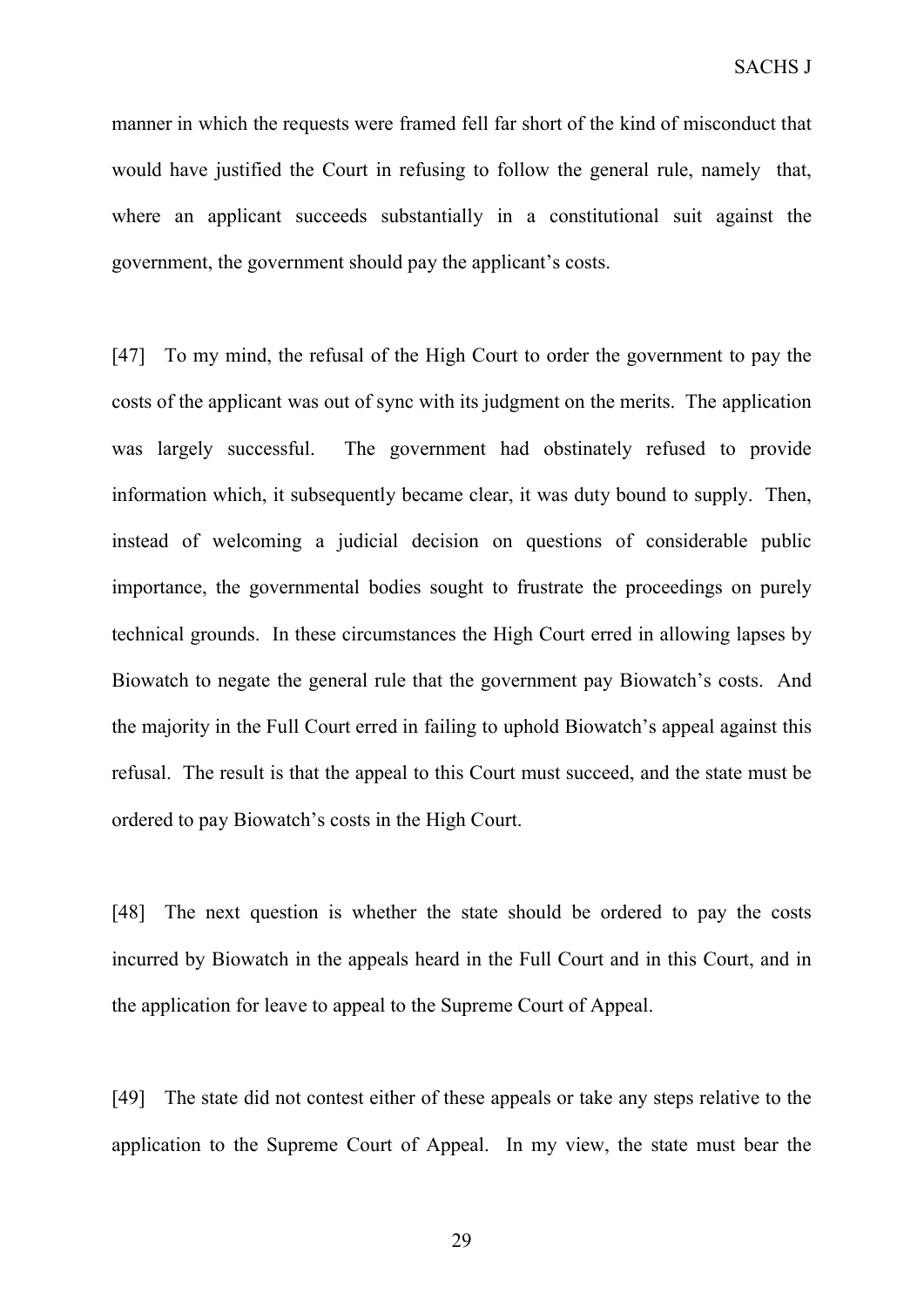consequences of the approach it took. The root cause of the dispute was the obduracy of the state officials' refusal to supply information they were duty-bound to give. The same tenacious resistance was manifested in the High Court. The failure of the High Court to order the state to pay Biowatch's costs was manifestly wrong. Yet at no stage after the High Court decision was made did the state acknowledge that it should have been ordered to pay the costs. An acknowledgment of this kind would have ended the litigation as far as the state was concerned.

[50] Biowatch has, however, not pursued a costs order against the state in relation to its unsuccessful appeal to the Full Court. This is because it was represented by inhouse counsel of the Legal Resources Centre in that appeal.

[51] In their written argument and at the hearing of the matter, Biowatch contended that it was entitled to a reversal also of the costs order made against it in its unsuccessful application for leave to appeal to the Supreme Court of Appeal. However, in applying for leave to appeal to this Court, Biowatch took issue only with the costs order in the High Court, and with the judgment of the Full Court. It lodged no appeal in this Court against the costs order granted by the Supreme Court of Appeal. Nor did it seek leave during the hearing to amend its application to encompass that order. In these circumstances it would not be appropriate to consider intervening in the costs order granted by the Supreme Court of Appeal.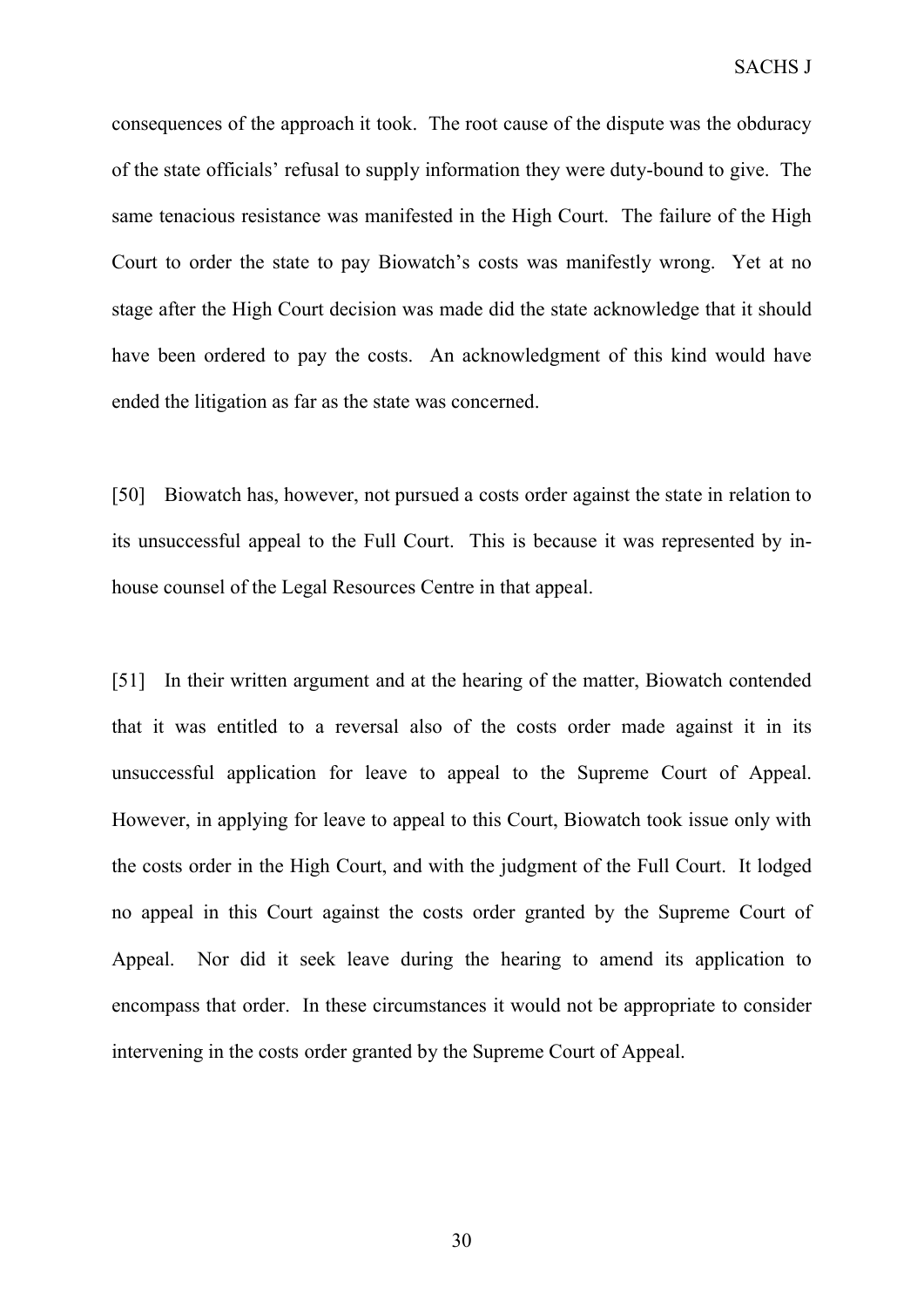[52] I turn now to the costs incurred by Biowatch in this Court. The state has not opposed Biowatch's application for leave to appeal to this Court. At the same time, it has failed to abandon the costs order made by the High Court in its favour. This compelled Biowatch to come to this Court for relief. Biowatch has been successful and should receive the costs incurred in the process. The result is that the state must pay Biowatch's costs in the High Court and in this Court.

#### *Costs in favour of Monsanto*

[53] The evidence indicates that Biowatch and Monsanto have been at conflict over these issues for a number of years. This undoubtedly entered into the manner in which the case was litigated. Yet the dispute before the High Court was not one between Biowatch and Monsanto. The case was between Biowatch and the state. It turned on the responsibilities of the state to make information given to it by Monsanto and other parties available to Biowatch. Thus, as far as this particular matter is concerned, the litigation was not about a dispute between Biowatch and Monsanto. The extra-curial battles between Biowatch and Monsanto crystallised in this case in the context of the state's responsibilities to provide information about GMO experimentation. It was the state's duty to grasp the nettle and draw an appropriate line between information to be disclosed and information to be withheld. Its failure to make any initial determination provoked the litigation. Then once the litigation commenced, Monsanto was fully entitled to join the proceedings in order to protect information furnished by it that fell within the appropriate categories of confidentiality. Thus, Monsanto joined the matter not because of any mischievous,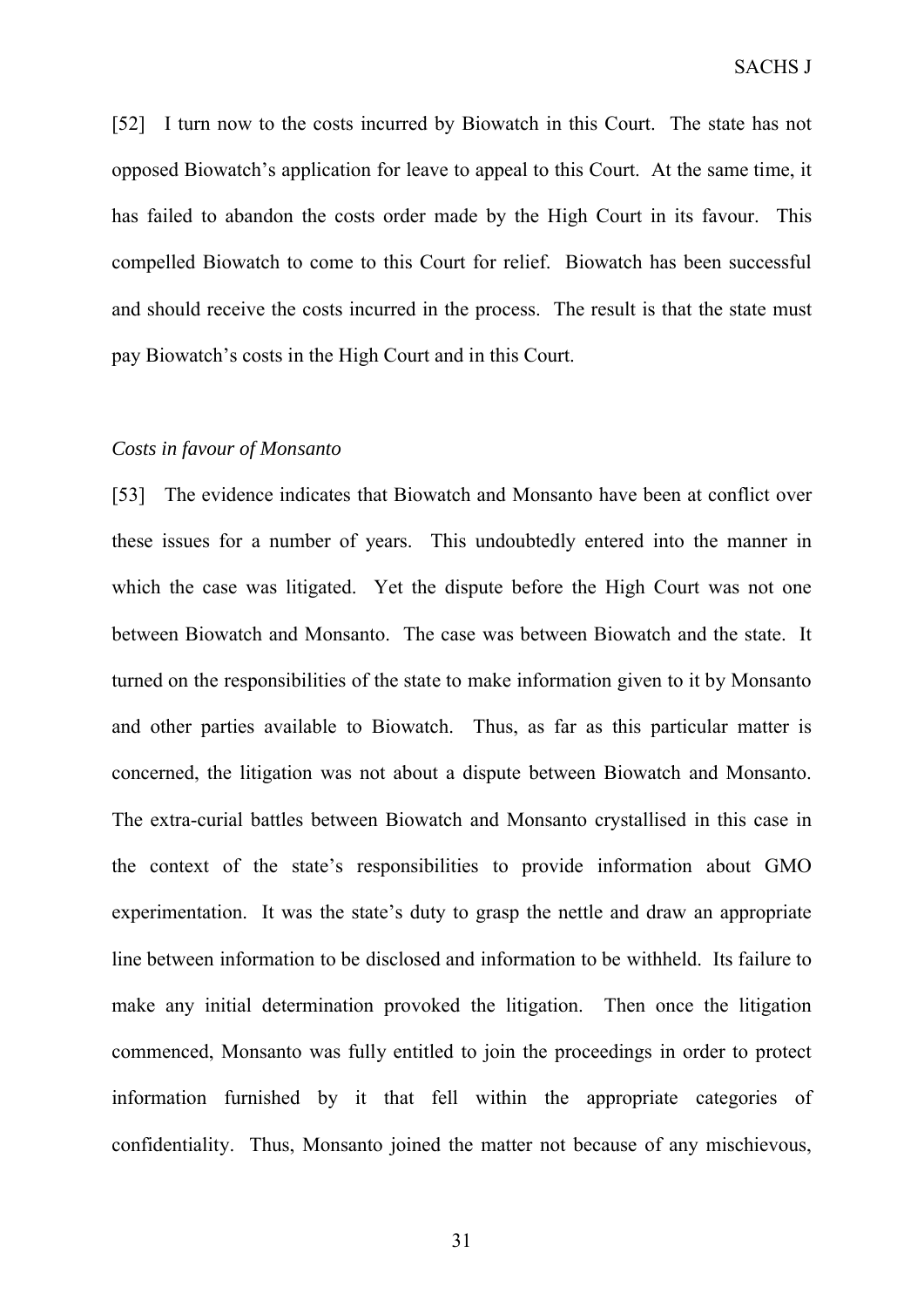frivolous, or constitutionally inappropriate conduct on the part of the applicant – the fact that it was vexed by Biowatch's application did not mean that the application was vexatious –it entered the forensic fray because the governmental authorities had failed to exercise their constitutional and statutory obligations to separate the confidential wheat from the non-confidential chaff.

[54] It might well be that given the regulatory role of the government bodies and their failure to deal from the outset with the question of confidentiality, a costs award requiring the state to bear the costs of both Biowatch and Monsanto might have been justified. This issue was not raised by Monsanto, however, and need not be pursued. For present purposes what matters is that this case did not truly involve litigation between private parties. It was litigation in which private parties with competing interests were involved, not to settle a legal dispute between themselves, but in relation to determining whether the state had appropriately shouldered its constitutional and statutory responsibilities.

[55] In this respect the case resembled *Walele*,<sup>50</sup> where the applicant sought to review a decision of a municipality to approve building plans. The effect of Mr Walele's successful review was that the decision was set aside and referred back, which affected the rights of the citizens that sought the approval of the building plans. The controversy in that case had started with a dispute between private parties. Yet as

<sup>50</sup> *Walele v City of Cape Town and Others* [2008] ZACC 11; 2008 (11) BCLR 1067 (CC); 2008 (6) SA 129 (CC).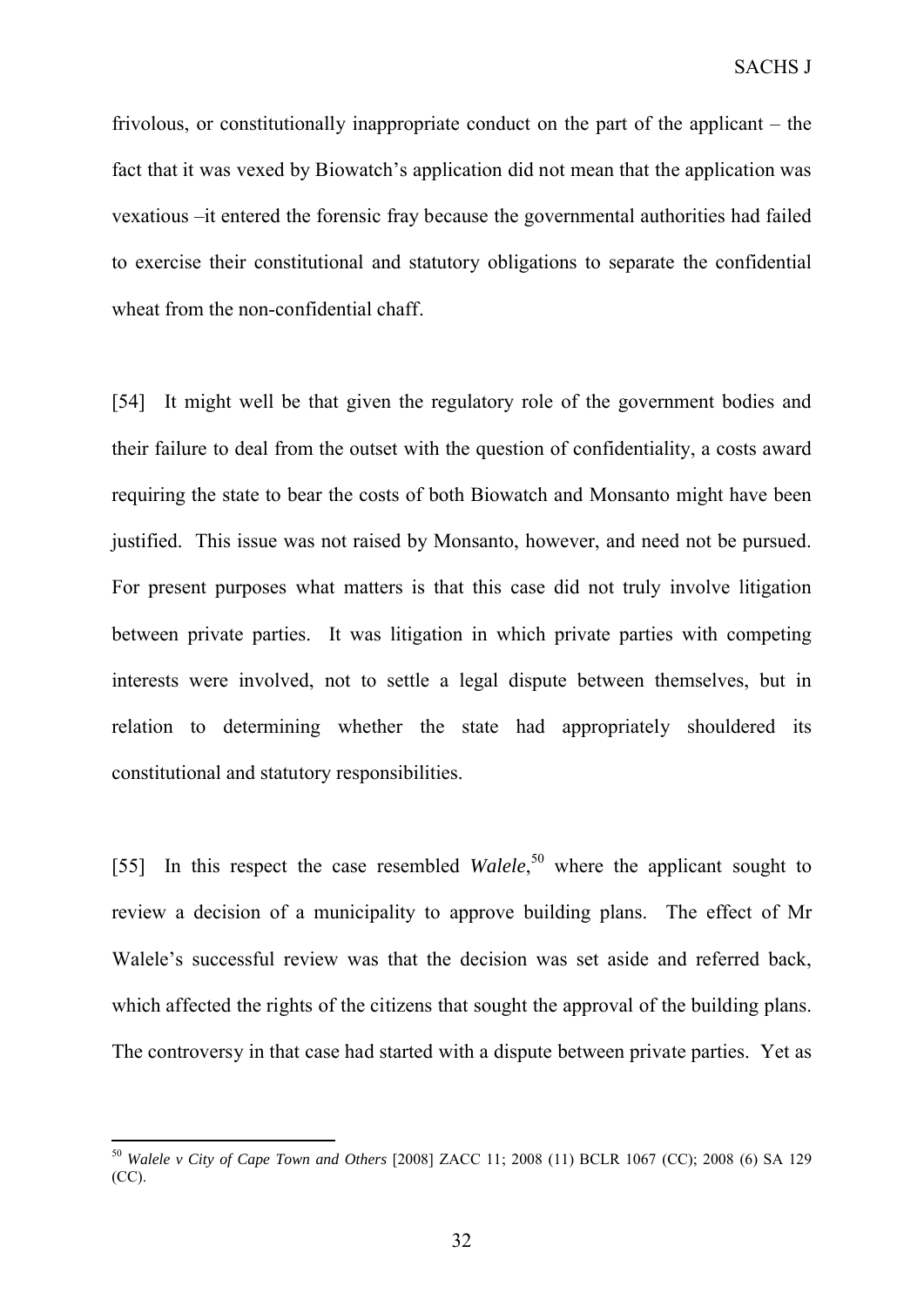the body responsible for dealing with the proposed plans and the objections made to them, it was the City Council that was made to pay the costs.

[56] I conclude, then, that the general point of departure in a matter where the state is shown to have failed to fulfill its constitutional and statutory obligations, and where different private parties are affected, should be as follows: the state should bear the costs of litigants who have been successful against it, and ordinarily there should be no costs orders against any private litigants who have become involved. This approach locates the risk for costs at the correct door - at the end of the day, it was the state that had control over its conduct.

[57] In the present case the High Court misdirected itself in respect of the factors it was obliged to consider when it held that the applicants should pay costs in favour of Monsanto. In its curt appraisal of costs, the High Court did not take appropriate account of the fact that the litigation was essentially constitutional in nature. Nor did it deal adequately with the fact that it was the state's conduct that had provoked the litigation in the first place. Nor did it take account of the fact that its order afforded Biowatch crucial information whose release Monsanto had resolutely opposed.

[58] This Court is accordingly at large to review the costs award in favour of Monsanto and come to its own conclusion. In doing so I will give due acknowledgement to the fact that the High Court was extremely troubled by the lack of precision in the claims made by Biowatch. At the same time, it is necessary to bear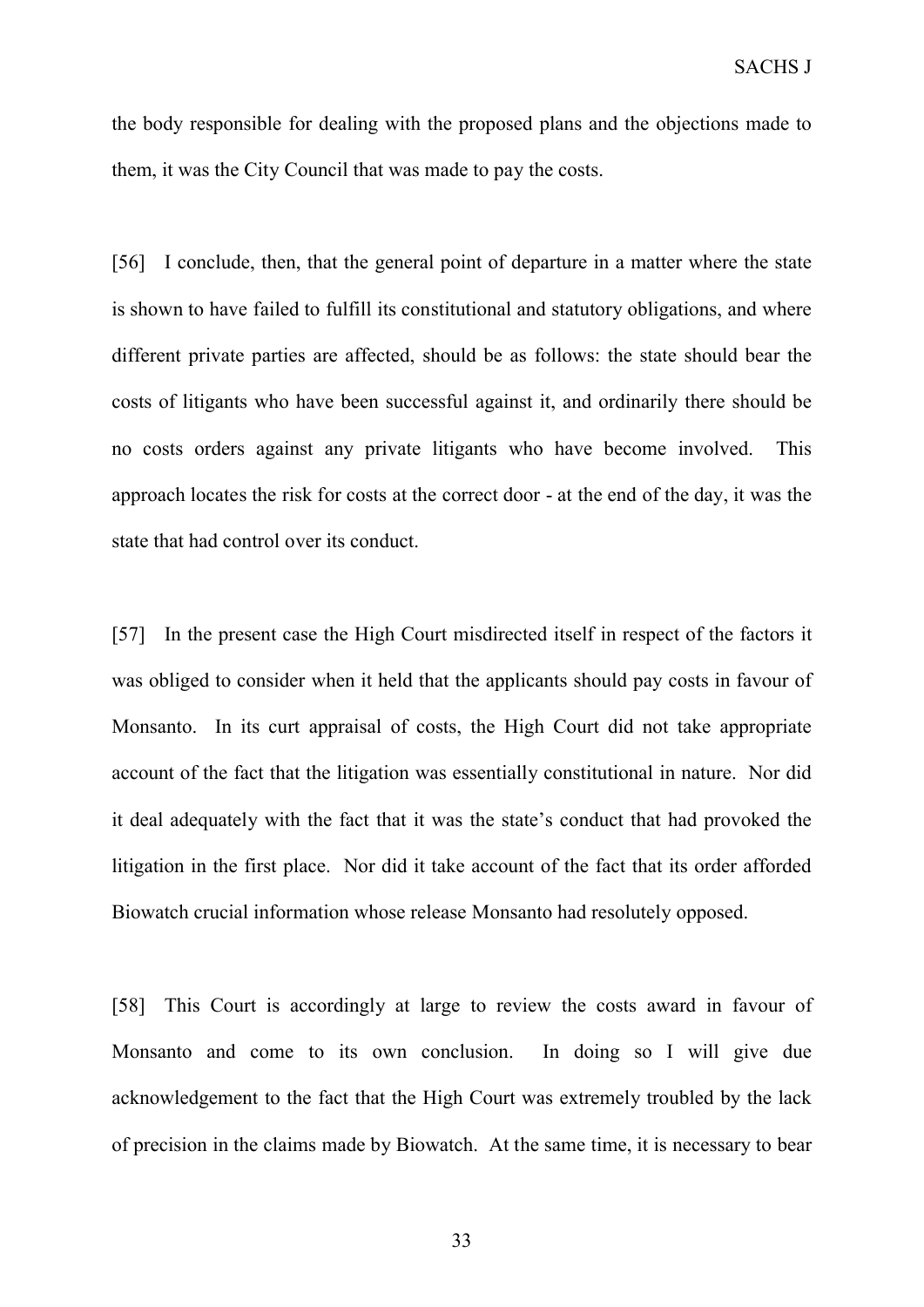in mind that this was fresh constitutional terrain for all. The litigation commenced before the PAIA came into force, and all the parties had to feel their way. In addition, all the factors which have already been referred to in the discussion on the failure of the High Court to order the state to pay Biowatch's costs, are relevant to the appraisal of the correctness of the order that Biowatch pay Monsanto's costs. Taking all these considerations into account, the costs award in favour of Monsanto is unsustainable. No order at all should have been made between the two private parties involved in the matter.

[59] By the same token, even though it wrongly sought costs against Biowatch in the High Court, and then tenaciously defended the costs award made in its favour in the Full Court and in this Court, Monsanto should not be ordered to pay Biowatch's costs in any of the Courts. The key factor once again is that it was the failure of the state functionaries to fulfill their constitutional and statutory responsibilities that spawned the litigation and obliged both parties to come to court.

## *Conclusion*

[60] The form of Biowatch's request for information did not justify the two decisions on costs made by the High Court. The High Court could have shown its disapproval in less drastic ways. The manner it chose was demonstrably inappropriate on the facts, and unduly chilling to constitutional litigation in its consequences. The appeal must be upheld and the governmental authorities must be ordered to pay the costs incurred by Biowatch in the High Court and in this Court. Furthermore, the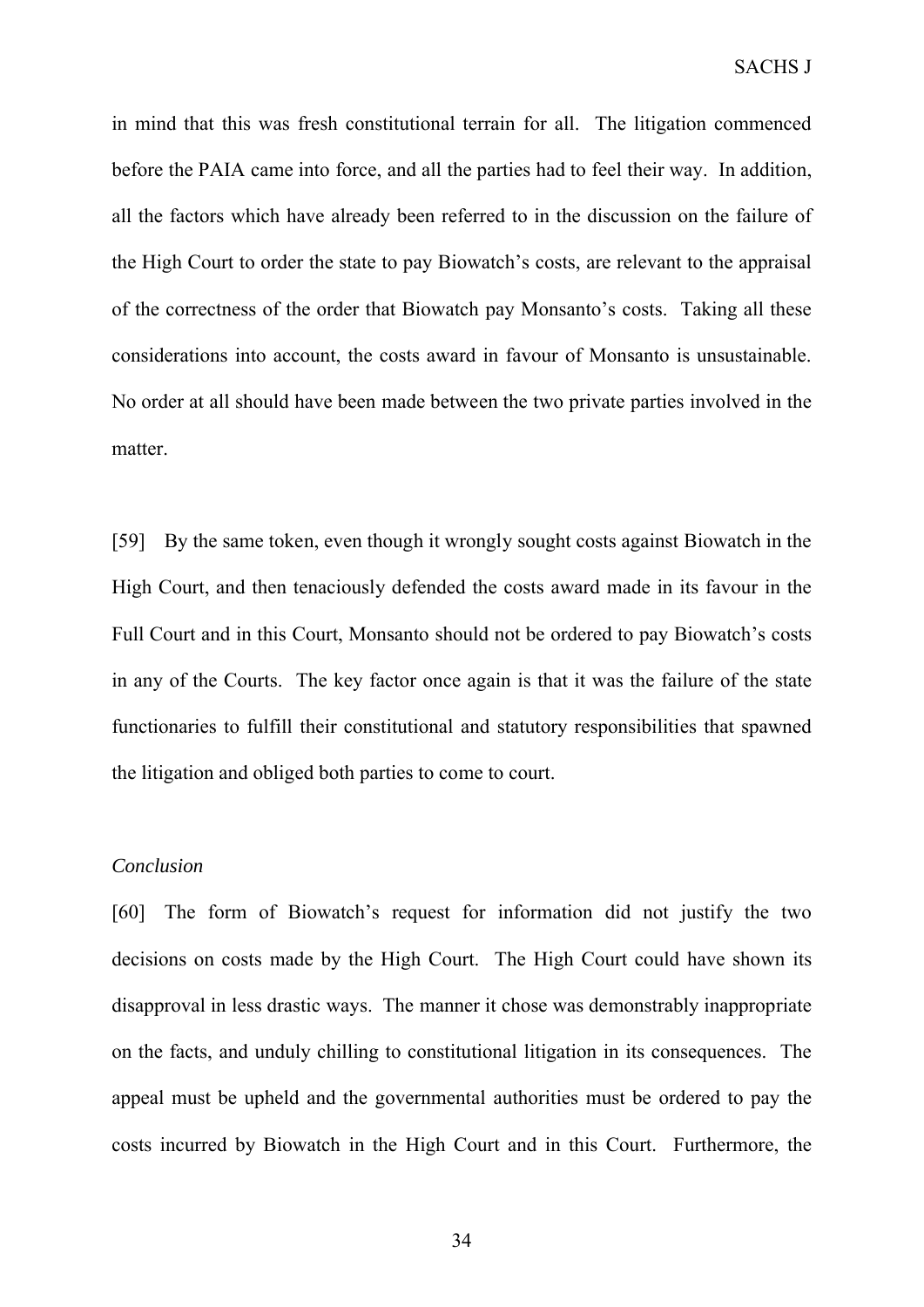order of the High Court requiring the applicant to pay Monsanto's costs must be set aside. There should be no costs order made in respect of the participation by Monsanto.

## *Order*

- [61] I therefore make the following order:
	- 1. Leave to appeal is granted.
	- 2. The appeal against the order made by the Full Court of the North Gauteng High Court dated 6 November 2007 succeeds and paragraphs 2 and 3 of that order are set aside.
	- 3. In the place of those portions of the order granted by the Full Court there is substituted—
		- "(i) The appeal against paragraph (d) of the order of the North Gauteng High Court dated 23 February 2005 succeeds
		- (ii) Paragraph (d) of that order is set aside and replaced with the following order:

'First, second and third respondents are ordered to pay applicant's costs.'"

4 First, second and third respondents are ordered to pay the costs occasioned by the application for leave to appeal to this Court, such costs to include the costs of two counsel.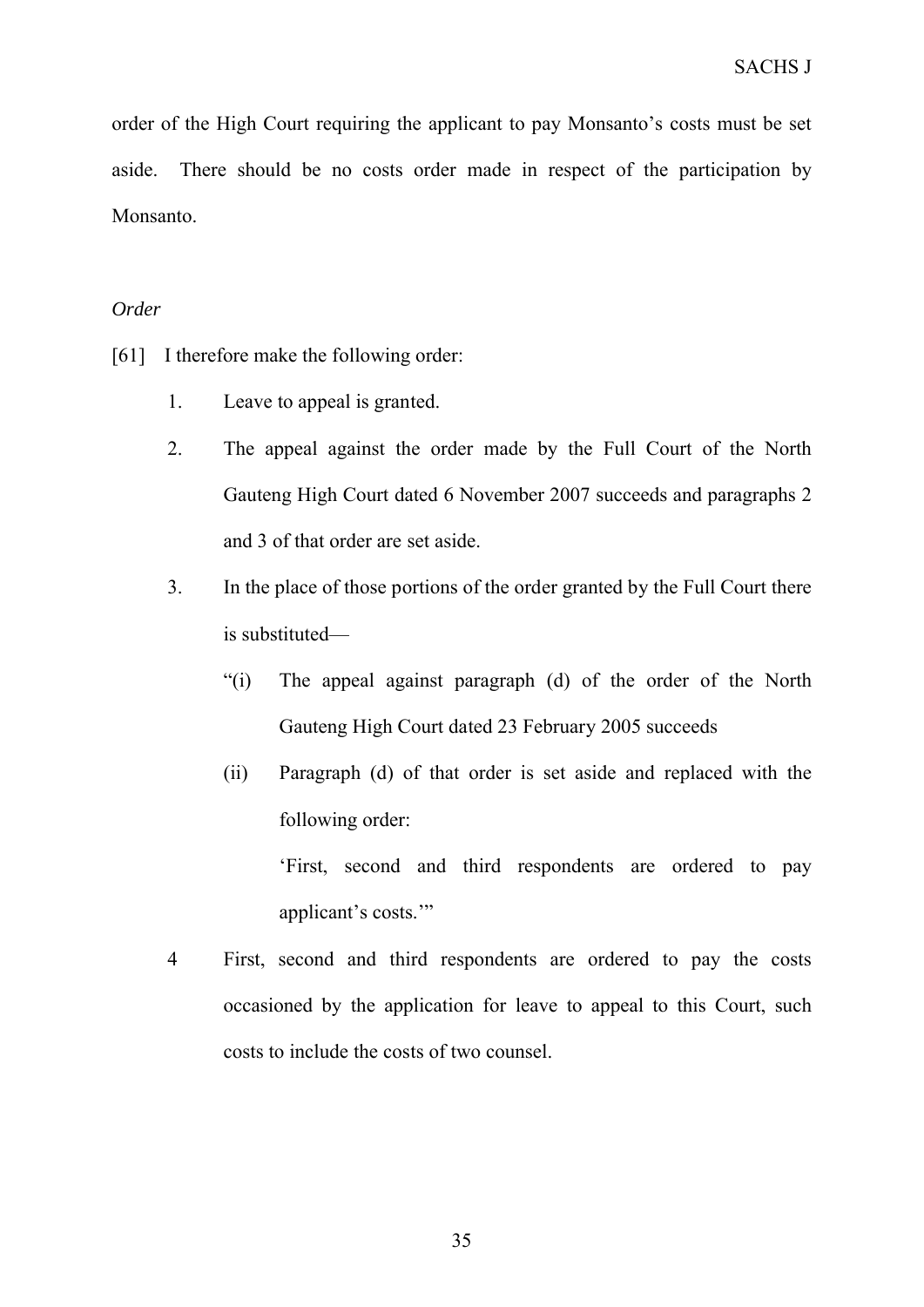Langa CJ, Moseneke DCJ, Cameron J, Mokgoro J, Ngcobo J, Nkabinde J, O'Regan J, Skweyiya J, Van der Westhuizen J and Yacoob J concurred in the judgment of Sachs J.